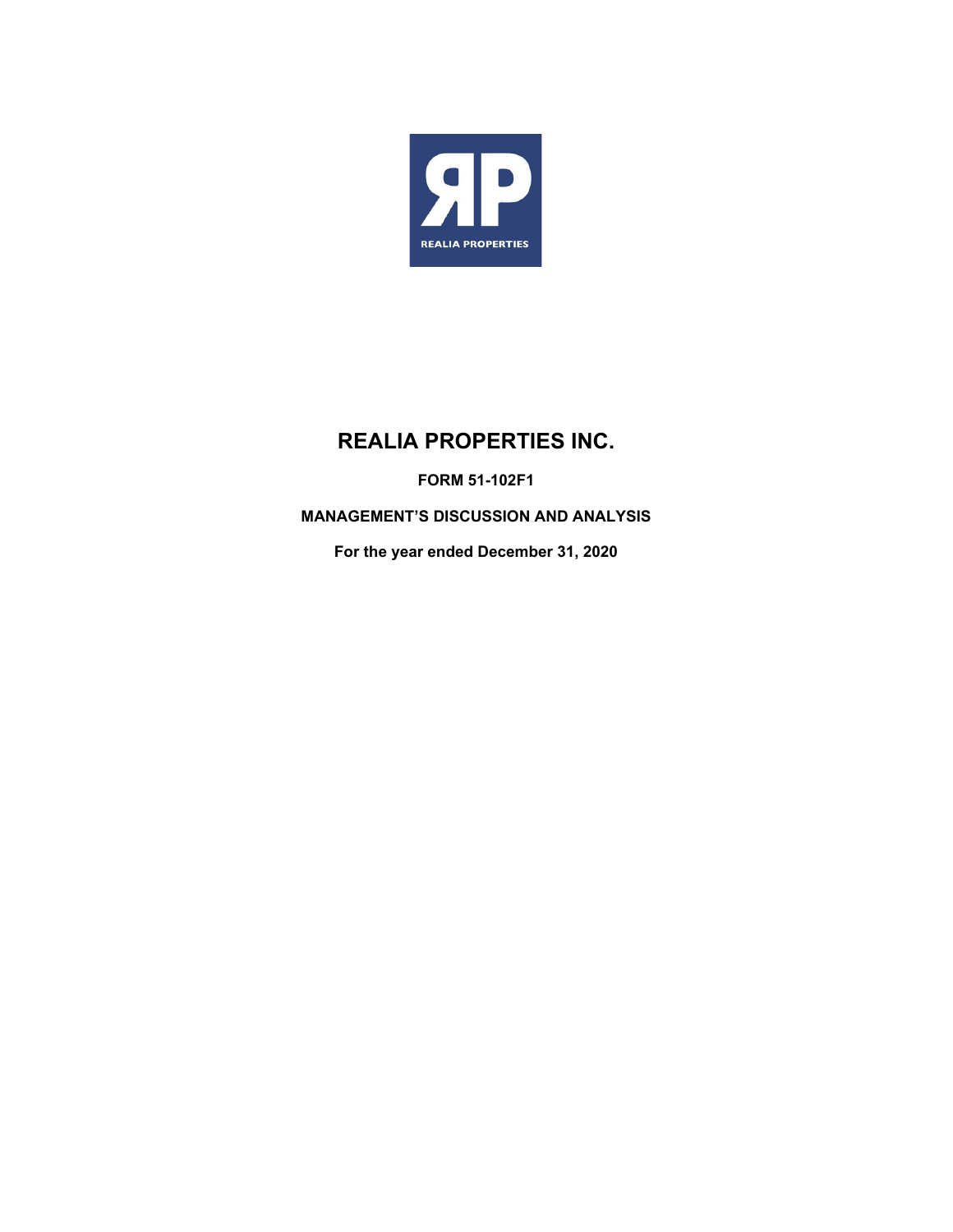# **Table of Contents**

| PROPERTY NET ASSET VALUES (NAV) AT COST COMPARED TO CURRENT MARKET |  |
|--------------------------------------------------------------------|--|
|                                                                    |  |
|                                                                    |  |
|                                                                    |  |
|                                                                    |  |
|                                                                    |  |
|                                                                    |  |
| SELECTED QUARTERLY INFORMATION - MOST RECENT EIGHT QUARTERS 10     |  |
|                                                                    |  |
|                                                                    |  |
|                                                                    |  |
|                                                                    |  |
|                                                                    |  |
|                                                                    |  |
|                                                                    |  |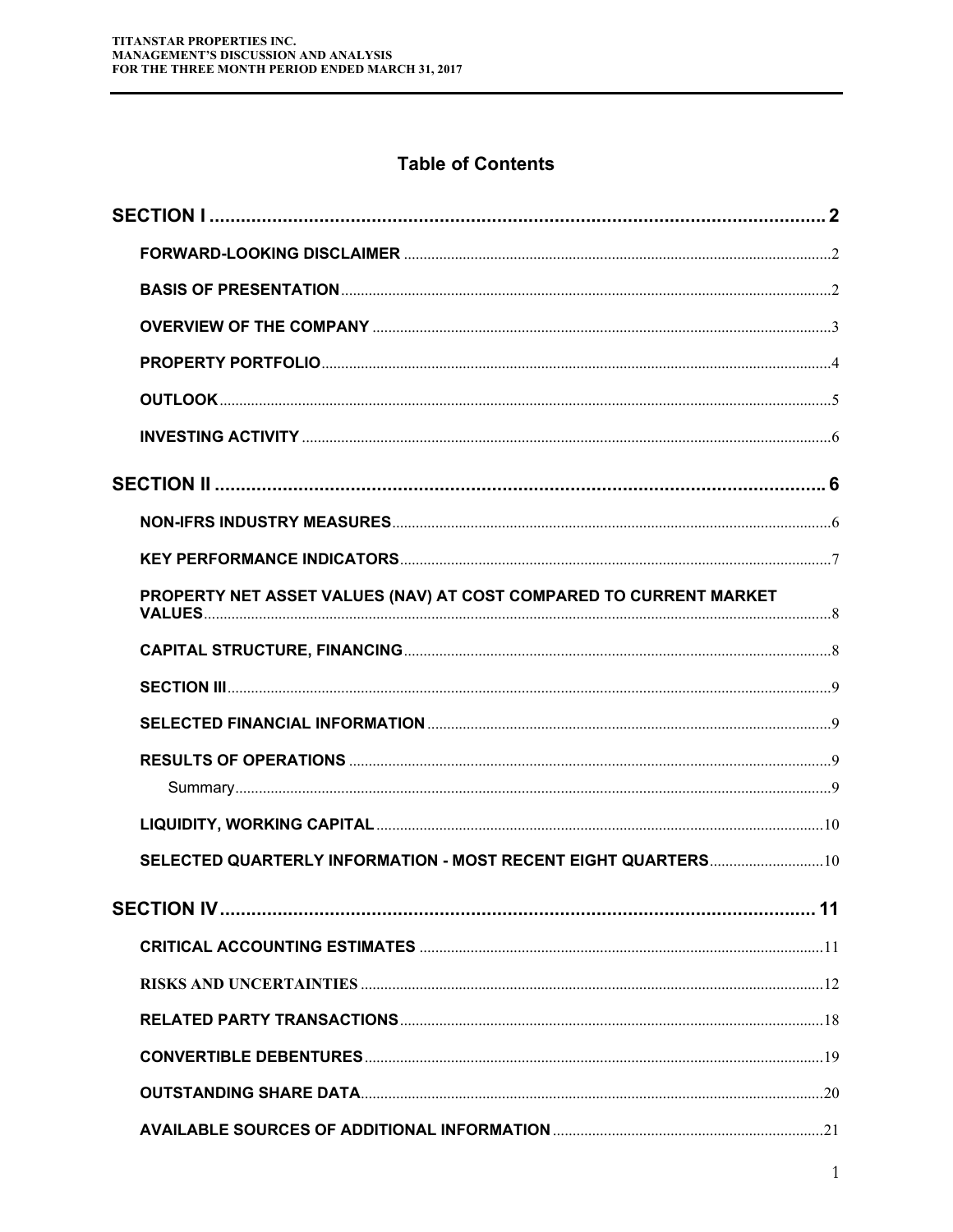# **SECTION I**

This Management's Discussion and Analysis ("MD&A") dated April 30, 2021 is in respect of the year ended December 31, 2020, and should be read in conjunction with the audited consolidated financial statements for the year ended December 31, 2020, together with the audited consolidated financial statements and appended notes and MD&A for the year ended December 31, 2019.

## **FORWARD-LOOKING DISCLAIMER**

This MD&A contains forward-looking statements with respect to Realia Properties Inc. (the "**Company**"), including statements that reflect management's expectations regarding the Company's real property assets, the Company's sources of funding, ongoing occupancy levels with respect to the Company's current real estate assets, the local economies in which the Company's real estate assets are located, ongoing capitalization rates and lease rates in such local economies. Wherever possible, words such as "anticipates," "will," "in the process of" and "on track to" or similar words or phrases have been used to identify such forward-looking statements. Such forward-looking statements are not historical facts, but instead reflect management's current beliefs, expectations and estimates based on information currently available to management. Such forward-looking statements include statements with respect to the potential value of the Company's assets, the Company's anticipated sources of funding, the general climate and growth of the local economies in which the Company's real estate assets are located, decreasing capitalization rates and increasing lease rates in such local economies.

Forward-looking statements are subject to significant risks, uncertainties and assumptions. Although management of the Company believes that the expectations represented in such forward-looking statements are reasonable, there can be no assurance that the expectations represented in such forwardlooking statements will prove to be correct. Some of the factors and risks which could affect future results and could cause results to differ materially from those expressed in the forward-looking statements contained herein include the impact of general economic conditions, industry conditions, interest rate fluctuations, changes in currency exchange rates, tax-related risk factors, governmental regulation, environmental risks competition from other industry participants, and the risk of fluctuation and variation in actual operating results, which variation may be material.

There can be no assurance that forward-looking statements will prove to be accurate, as actual events and future events could differ materially from those anticipated. Accordingly, readers should not place undue reliance on forward-looking statements. The forward looking-statements in this communication are made as of the date indicated above. The Company does not undertake any obligation to update any forwardlooking information or statements except as and to the extent required by applicable Canadian securities laws.

## **BASIS OF PRESENTATION**

Unless otherwise noted, all financial information has been prepared in accordance with International Financial Reporting Standards ("IFRS"). The financial information included in this MD&A for the year ended December 31, 2020 includes material information up to April 30, 2021. This MD&A should be read in conjunction with the Company's audited consolidated financial statements for the year ended December 31, 2020, available on SEDAR at www.sedar.com.

All amounts presented in this MD&A are in Canadian dollars, unless otherwise noted.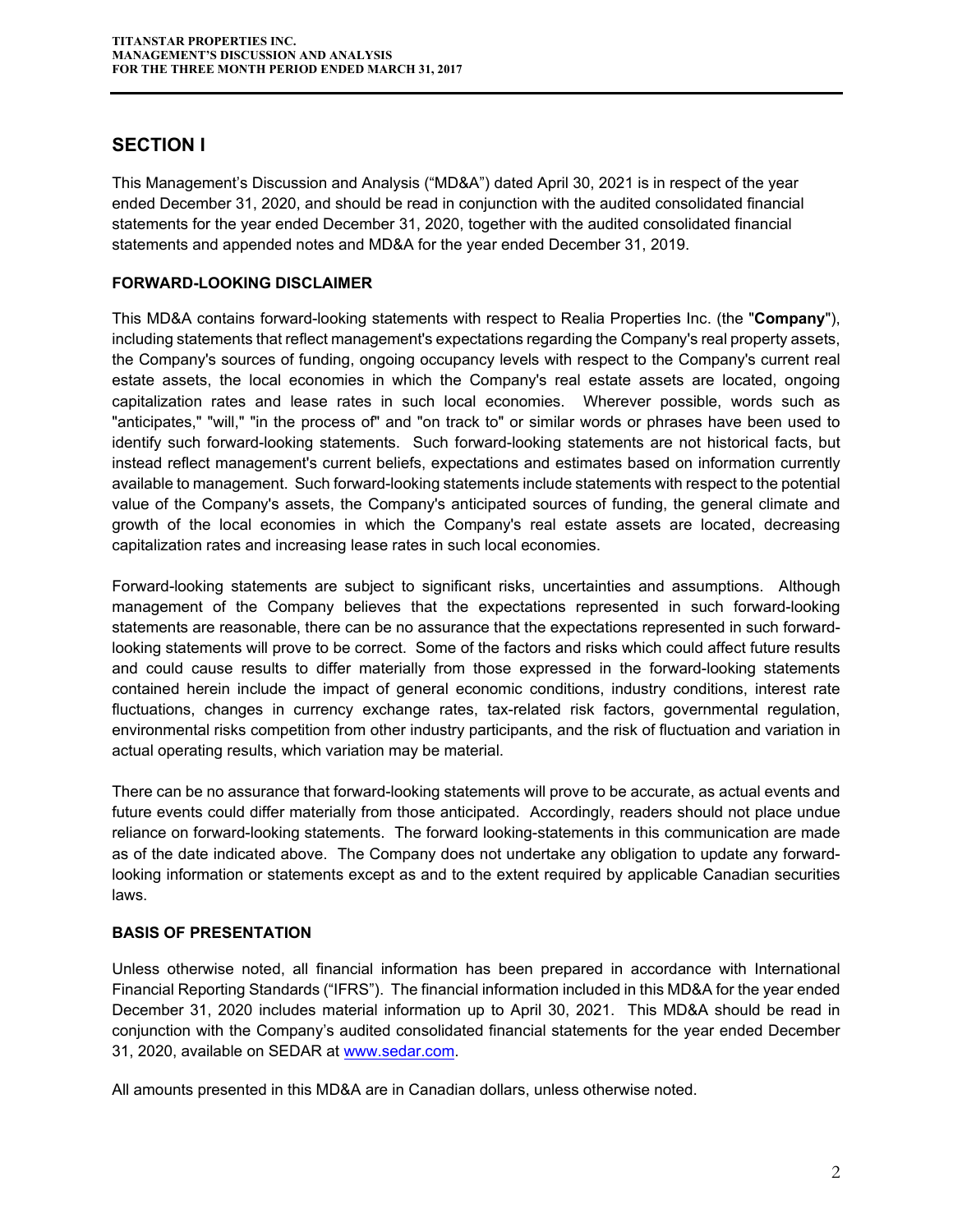#### **OVERVIEW OF THE COMPANY**

Realia Properties Inc. (formerly "TitanStar Properties Inc." and "DPVC Inc.") was incorporated under the *Canada Business Corporations Act* on June 3, 2008 and is a real estate holding company trading on the TSX Venture Exchange (the "Exchange"). The Company issued share capital and commenced operations on June 30, 2008. On September 27, 2010, the Company's shareholders passed a special resolution approving a change in the Company's name from "DPVC Inc." to "TitanStar Properties Inc.". On June 3, 2019, the shareholders approved a name change from "TitanStar Properties Inc." to "Realia Properties, Inc."

As at December 31, 2020, the Company held a 100% beneficial interest in 116<sup>th</sup> Street Centre located in Indianapolis, Indiana, a 100% beneficial interest in Metro Gateway Shopping Center located in Phoenix, Arizona, and a 99% membership interest in Martin Downs NSC LLC, a partnership which holds registered title to Martin Downs Town Center located in Palm City, Florida.

The sole business of the Company is the ownership of real property interests, consistent with a wellestablished investment policy. The Company seeks to create a portfolio of stabilized income producing real estate assets in the United States with value to be maximized through the acquisition of well-positioned quality assets where management believes there will be room to improve occupancy and increase lease rates which will each contribute to value creation.

The focus is on necessity-based neighborhood shopping centers.

In prior reporting periods, the Company made the following investments, either directly or through a subsidiary, in its interests in joint ventures and associates:

99% beneficial interest in a Delaware LLC, Martin Downs NSC LLC

On September 2015, the Company purchased 49% ownership interest in Martin Downs NSC LLC, which holds Martin Downs Town Center ("Martin Downs"), a 36,252 square foot, 94% leased neighborhood retail shopping center located in Palm City, Florida. On August 31, 2018 and October 17, 2018, the Company acquired an additional 9% and 41% ownership interest in the property, respectively.

100% beneficial interest in a Nevada LLC, TSP Metro Gateway, LLC

TSP Metro Gateway, LLC was formed by the Company and completed its acquisition of a commercial retail property located in Phoenix, Arizona (the "Metro Gateway") in 2016. Metro Gateway is a 67,793 square foot retail shopping center. It is currently 86% leased.

100% beneficial interest in a Nevada LLC, TSP 116 Street, LLC

TSP 116<sup>th</sup> Street, LLC was formed by the Company and completed its acquisition of a commercial retail property located in Indianapolis, Indiana (the "116<sup>th</sup> Street") in 2016. 116<sup>th</sup> Street is a 44,854 square foot retail shopping center. It is currently 87% leased.

A detailed description of each property interest owned through subsidiaries or joint ventures of the group follows below.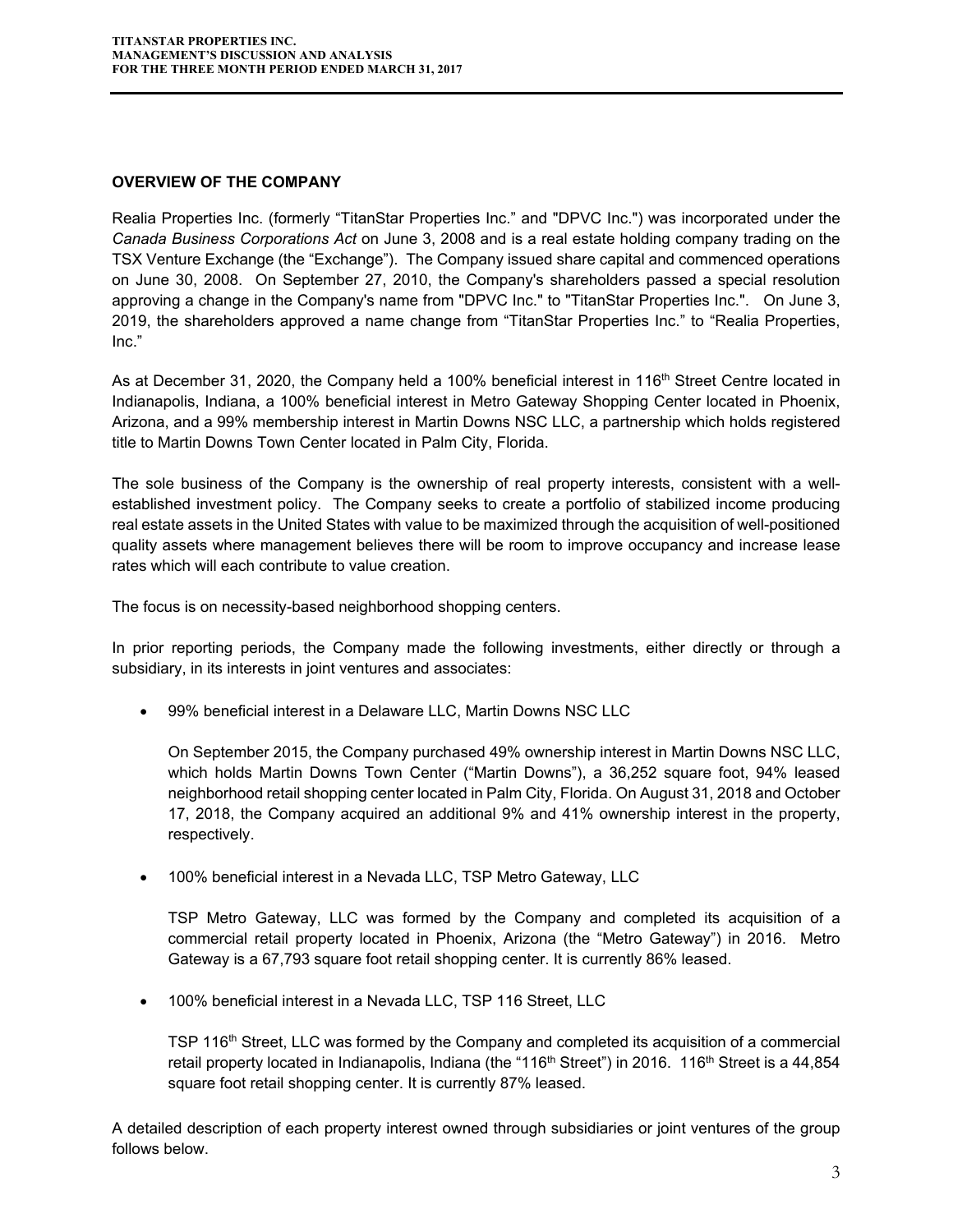On July 19, 2018, the Company announced that a Notice of Civil Claim has been filed with the Supreme Court of British Columbia by its former directors and certain entities owned by the former directors against the Company and certain of its current shareholders and directors with respect to an alleged breach of the Shareholder Agreement between the former directors of the Company and the Company; and an alleged breach of the Trade-Name License Agreement and the Domain Name License Agreement between the Company and a company owned by one of the former directors of the Company. On September 20, 2019, the Company settled the litigation. The settlement agreement provided, among other things, for a payment by the Company of approximately \$1.25 million to repay loans made by the former directors and to settle all claims. The settlement was made without any admission of liability.

## **PROPERTY PORTFOLIO**

#### **Overview**

As at December 31, 2020, the Company's real estate portfolio consisted of three properties. The details of each property as at the date of this MD&A are as follows:

| Property                                                                | <b>Date Acquired</b> | %    | Purchase<br>Price<br>$(USD)^{(1)}$ | Lot<br><b>Size</b><br>(acres) | <b>Gross</b><br>Leasable<br>Area<br>(sq ft) | Built/<br>renovated | <b>Major Tenants</b>                                                                    | Occupancy |
|-------------------------------------------------------------------------|----------------------|------|------------------------------------|-------------------------------|---------------------------------------------|---------------------|-----------------------------------------------------------------------------------------|-----------|
| Martin Downs <sup>(2)</sup><br><b>Town Center</b><br>(Palm City, FL)    | September 2015       | 99%  | 11.5 million $(3)$                 | 7.49                          | 36,252                                      | 2006                | • Panera Bread<br>$\cdot$ BB & T<br>• Sun Trust Bank<br>• Edward Jones                  | 97%       |
| Metro Gateway <sup>(4)</sup><br><b>Shopping Center</b><br>(Phoenix, AZ) | March 2016           | 100% | 9.1 million                        | 6.46                          | 73.146                                      | 1978/1986           | • Planet Fitness<br>• Laser Quest<br>• Dart Bar<br>• Domino's Pizza                     | 86%       |
| 116 <sup>th</sup> Street<br>Center $(5)$<br>(Indianapolis, IN)          | August 2016          | 100% | 9.825 million                      | 3.97                          | 44.839                                      | 2007/2008           | • Fred Astaire Dance<br>• Upland Brewing Co.<br>• Sylvan Learning<br>• Caliente Mexican | 87%       |

Notes:

(1) Subject to customary closing adjustments.

- (2) Martin Downs is owned directly by Martin Downs NSC LLC. The Company owns 99% beneficial interest through its subsidiary Realia Properties US.
- (3) The Company initially acquired its 49% ownership interest based on the purchase and sales agreement price of \$11.5MM. The acquisition of the additional 41% interest from Inovalis City Center Retail Fund was based on the \$11.5MM price per the PSA. The acquisition of the 9% was based on an agreed upon value of \$1.0MM.

(4) Metro Gateway is owned directly by TSP Metro Gateway LLC, a Nevada LLC. The Company owns a 100% beneficial interest through its subsidiary, Realia Properties US.

(5) 116<sup>th</sup> Street is owned directly by TSP 116<sup>th</sup> Street, LLC, a Nevada LLC. The Company owns a 100% beneficial interest through its subsidiary, Realia Properties US.

#### *Martin Downs Town Center*

Martin Downs Town Center is a 36,252 square foot neighborhood retail shopping center located in Palm City, Florida, covering a total site area of 7.6 acres. The center was built in 2006 and as of the date of this MD&A is 97% leased. The center is shadow anchored by a Publix supermarket and has a variety of retail tenants including Panera Bread, BB & T (Trust Company), Sun Trust Bank, Edward Jones, Dunkin' Donuts, Olympic Diner, Hokkaido Hibachi and Sushi, amongst others.

Pursuant to the terms of the acquisition, the sellers received US\$2.369 million in exchange for the Company's acquisition of an initial 49% interest in the joint venture. Consideration and closing costs for the acquisition were paid by issuing common shares of the Company. The property was independently appraised at US\$12.5 million and the transaction was concluded based on a property value of US\$11.5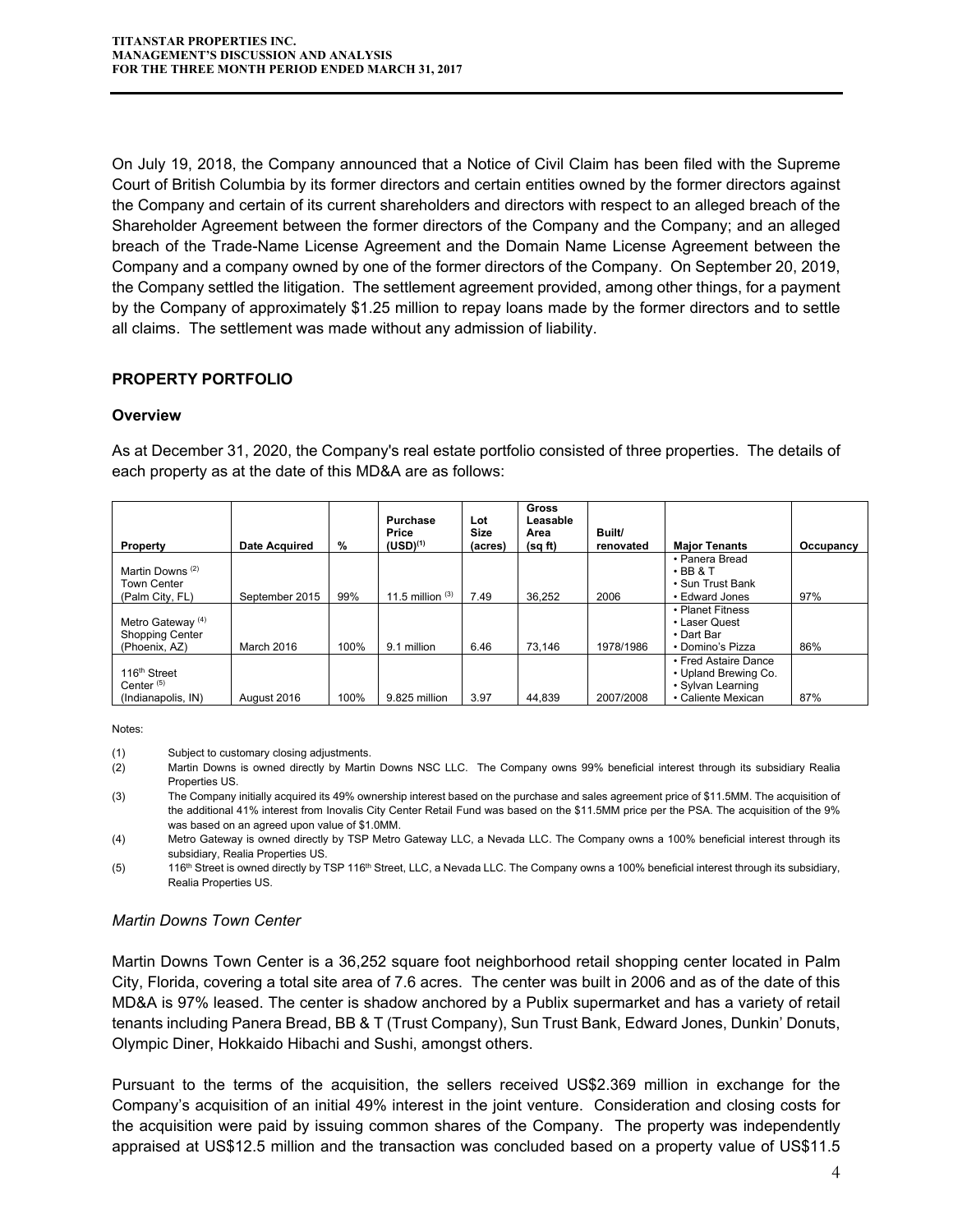million. Prior to the acquisition, the center was 90% owned by an affiliate of Inovalis, Inovalis City Center Retail Fund Inc. and 10% owned by Martin Downs GP LLC. The Company acquired its interest from Inovalis City Center Retail Fund Inc.

On August 31, 2018, the Company acquired an additional 9% ownership interest from Martin Downs GP LLC for \$1,302,000 (US\$1,000,000).

On October 17, 2018, the Company acquired an additional 41% interest from Inovalis City Center Retail Fund Inc. The acquisition was a result of the Company exercising an option from the original 2015 Purchase and Sales agreement. In consideration for the acquisition cost of \$3,710,875, the Company issued 38,459,269 common shares as at February 22, 2019.

Martin Downs Town Center is managed by NAI Southcoast at market management fees rates. These management fees are operating expenses recoverable from tenants.

## *Metro Gateway Shopping Center*

Metro Gateway is a 73,146 square foot community center located in Phoenix, Arizona on approximately 6.4 acres. As of the date of this MD&A is 86% leased. The well-located shopping center is comprised of a complimentary mix of national, regional and local tenants including Planet Fitness and Dart Bar.

The acquisition cost of US\$9,100,000 was financed, in part, through a first mortgage deed of US\$6,080,000. The remainder of the acquisition cost was funded from proceeds of the convertible debenture private placement of an aggregate principal amount of \$4,500,000 of 8% convertible unsecured subordinated debentures.

Metro Gateway is managed by Mutual Property Advisors, at market management fees rates. The management fees are recorded as operating expenses and are recoverable from tenants.

#### *116th Street Centre*

116th Street Centre is a 44,839 square foot retail center located in Indianapolis, Indiana on approximately 3.97 acres. As of the date of this MD&A it is 87% leased. The well-located, stabilized shopping center is comprised of a complimentary mix of long-term leased tenants including Sylvan Learning, Fred Astaire Dance Studio, Caliente Mexican Grill, Meridian Design Group and Upland Brewing Co. A number of initiatives are currently close to concluding to fill two recent vacancies of 2,335 and 1,696 square feet.

The acquisition cost of US\$9,825,000 was financed in part through a first mortgage of US\$6,975,750 with the remainder provided by US\$2,515,512 of proceeds from the sale of the Company's interests in Swanway and San Tan joint ventures, and the bridge loans provided 50% by TitanStar Finance Inc., a Company of which the former Chairman is a principal, and 50% by a private company owned by a former director of the Company.

116th Street Centre is managed by McCrea Property Group, at market management fees rates. The management fees are recorded as operating expenses and are recoverable from tenants.

## **OUTLOOK**

The Company owns interest in three neighborhood shopping centers. The Company anticipates selling a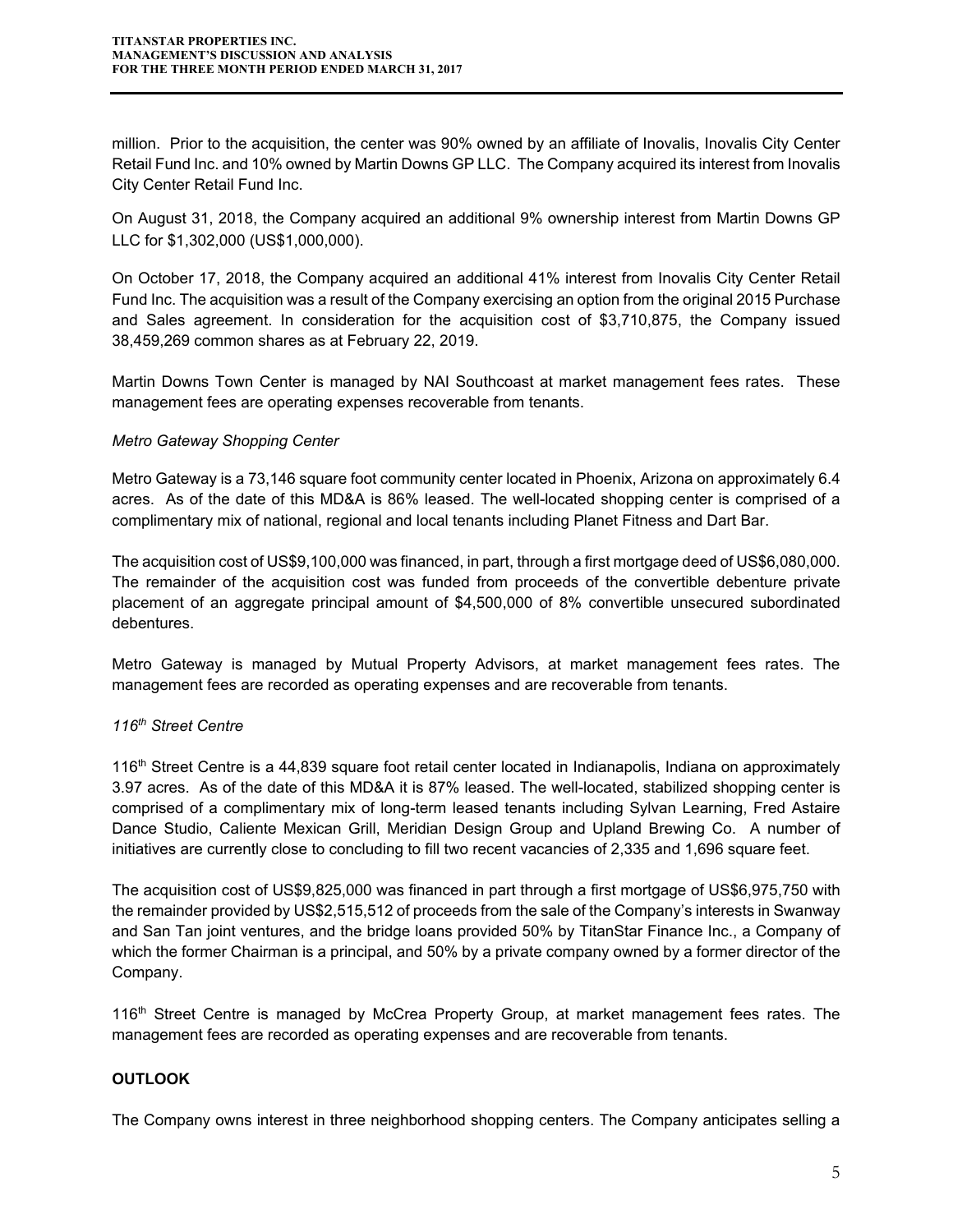portion of its interest in the assets to repay the outstanding corporate debts as they come due.

#### **INVESTING ACTIVITY**

No new investments or letters of intent were entered into during 2020.

## **SECTION II**

#### **NON-IFRS INDUSTRY MEASURES**

The Company has included certain non-IFRS measures throughout this MD&A. Management believes that in addition to conventional measures prepared in accordance with IFRS, investors in the real estate industry use these non-IFRS financial measures to evaluate the Company's performance, ability to generate cash flows and financial condition. Accordingly, these non-IFRS financial measures are intended to provide additional information and should not be considered in isolation or as a substitute for performance measures prepared in accordance with IFRS. The non-IFRS financial measures do not have standardized meanings and may not be comparable to measures used by other issuers in the real estate industry or other industries. The non-IFRS financial measures noted in this MD&A are as follows and include definitions:

a) Adjusted Funds From Operations ("AFFO")

NOI less debt service loan reserves and non-recoverable operating expenses including owner's expenses.

b) AFFO Company

AFFO less cash cost of corporate debt and G & A expenses.

c) Debt Coverage Ratio

NOI divided by mortgage cost (principal and interest).

d) Debt to Gross Book Value

Principal balance of outstanding mortgage divided by original acquisition cost of properties.

e) Debt to Gross Book Value (Company)

All mortgage and corporate debt divided by original acquisition cost of properties.

f) Interest Coverage Ratio (Company)

NOI divided by all mortgage and corporate debt.

g) Net Asset Value Table (page 9)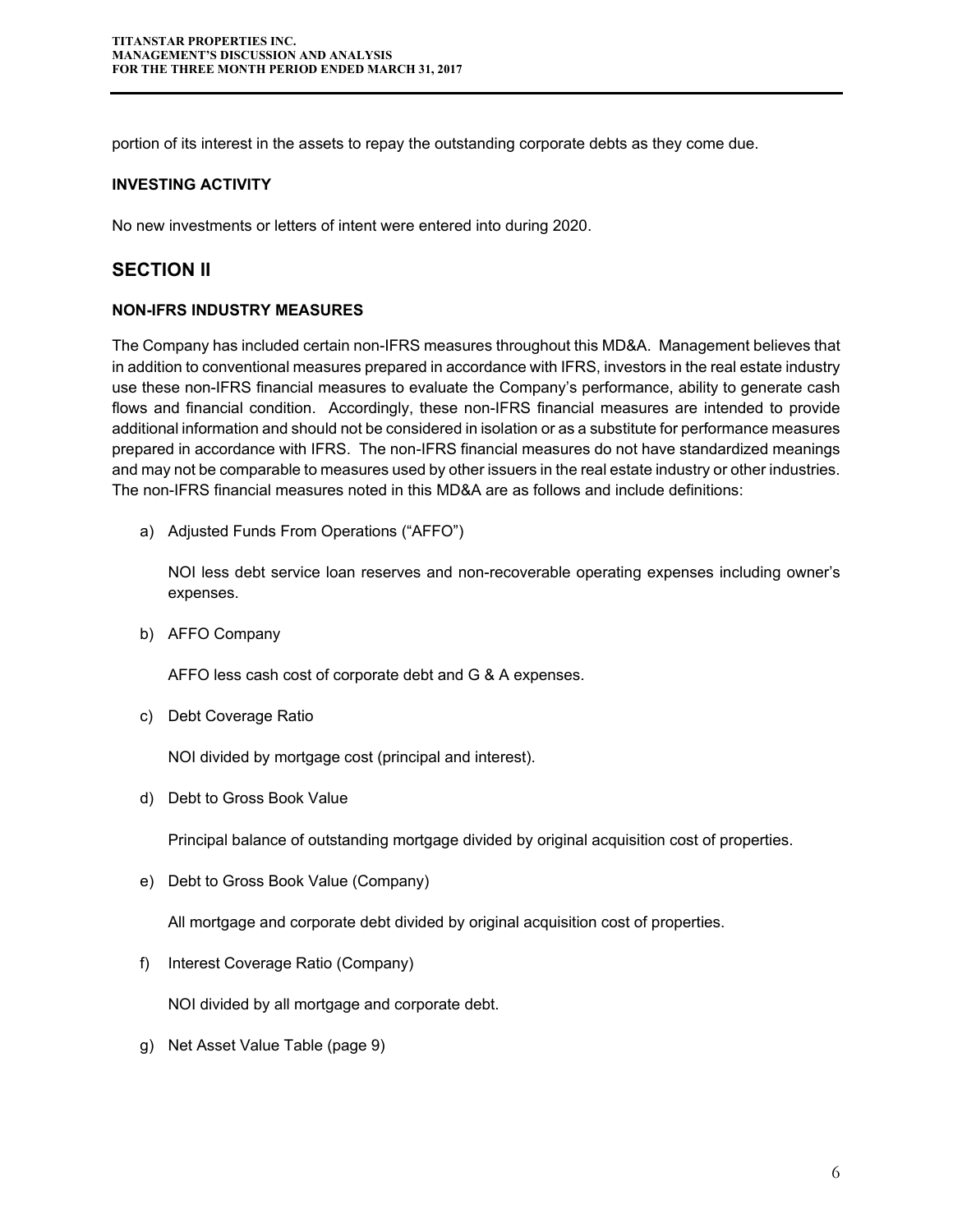#### **KEY PERFORMANCE INDICATORS**

| Year ended December 31, 2020                                                     | <b>Martin</b><br><b>Downs</b> | Metro<br>Gateway | 116 <sup>th</sup><br><b>Street</b> | Corporate<br><b>Debt</b> | G&A        | Total                   |
|----------------------------------------------------------------------------------|-------------------------------|------------------|------------------------------------|--------------------------|------------|-------------------------|
| <b>Property Related</b>                                                          |                               |                  |                                    |                          |            |                         |
| <b>NOI</b>                                                                       | 1,339,054                     | 1,045,447        | 843,380                            |                          |            | 3,287,881               |
| <b>AFFO</b>                                                                      | 413,858                       | 549,067          | 388,188                            |                          |            | 300,513                 |
| Occupancy                                                                        | 94%                           | 86%              | 87%                                |                          |            | 88% (1)                 |
| Debt Coverage Ratio                                                              | 1.62                          | 2.49             | 1.91                               |                          |            | $1.91^{(1)}$            |
| % of Property Costs Recovered                                                    | 114%                          | 110%             | 81%                                |                          |            | 101% (1)                |
| Debt to Gross Book Value                                                         | 62%                           | 63%              | 67%                                |                          |            | 64% (1)                 |
| Weighted Average Lease Term to Maturity<br>(in years) (excludes renewal options) | 3.88                          | 3.22             | 4.38                               |                          |            | 3.72(1)                 |
| Mortgage Interest Rate                                                           | 7.08%                         | 5.55%            | 4.78%                              |                          |            | $5.84\%$ (1)            |
| <b>Combined Property and Corporate</b>                                           |                               |                  |                                    |                          |            |                         |
| <b>NOI</b>                                                                       | 1,339,054                     | 1,045,447        | 843,380                            |                          |            | 3,287,881               |
| <b>AFFO</b>                                                                      | 413,858                       | 549,067          | 388,188                            | (579, 185)               | (471, 415) | 300,513                 |
| <b>AFFO Per Share</b>                                                            |                               |                  |                                    |                          |            | 0.00                    |
| Interest Coverage Ratio Property and<br>Corporate Debt                           |                               |                  |                                    |                          |            | 1.37                    |
| Debt to Gross Book Value                                                         |                               |                  |                                    |                          |            | 69% (1)                 |
| Weighted Average Interest Rate                                                   |                               |                  |                                    |                          |            | $6.57\%$ <sup>(1)</sup> |

(1) Weighted-average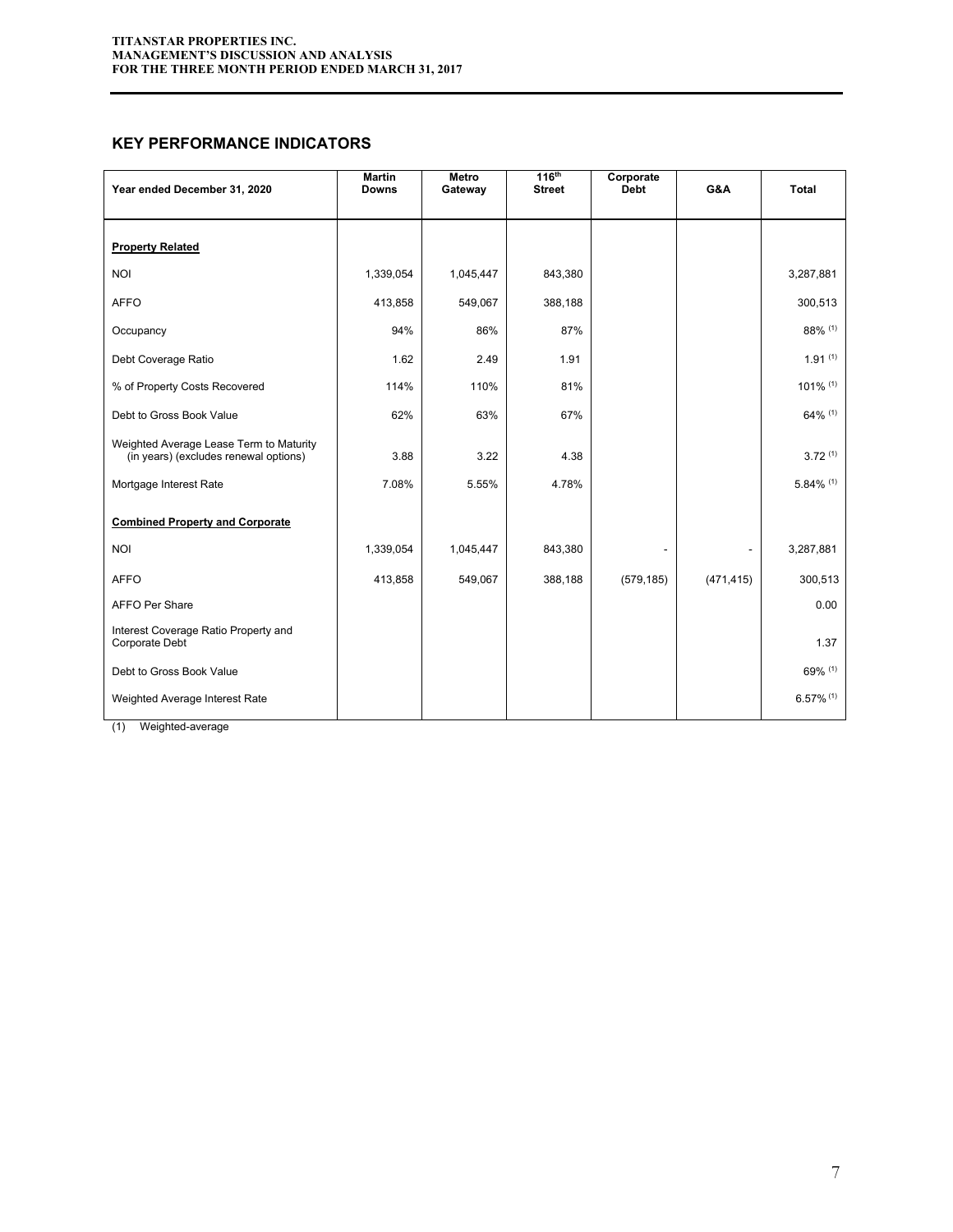#### **PROPERTY NET ASSET VALUES (NAV) AT COST COMPARED TO CURRENT MARKET VALUES**

The Net Asset Value Table is intended to illustrate the change in value of properties since they were acquired, net of the face value of mortgages and non-property debt. The property cost is the contracted purchase price without adjustments for transaction costs, depreciation and amortization. These measures are not recognized measures under GAAP or IFRS but are intended to provide readers with guidance of the trend in the asset values of the properties and the net asset values after debt since acquisition on a simplified basis.

|                                   |     | AT COST    |       |    |            |     |             |    | AT VALUE as at December 31, 2020 |            |    |                   |      |                |  |
|-----------------------------------|-----|------------|-------|----|------------|-----|-------------|----|----------------------------------|------------|----|-------------------|------|----------------|--|
|                                   |     |            |       |    |            |     | @1.2725     |    |                                  |            |    |                   |      | @\$1.2725      |  |
|                                   |     | Cost in    | %     |    | Cost in    |     | Cost in     |    | Value in                         | %          |    | Value in          |      | Value in       |  |
|                                   |     | US\$       | Own   |    | US\$       |     | CAD\$       |    | US\$                             | Own        |    | US\$              |      | CAD\$          |  |
| <b>Martin Downs</b>               | -\$ | 11,500,000 | 0.990 | \$ | 11,385,000 | \$  | 14,487,413  | \$ | 15,500,000                       | $0.990$ \$ |    | $15,345,000$ \ \$ |      | 19,526,513 (1) |  |
| Metro Gateway                     |     | 9,100,000  | 1.000 |    | 9,100,000  |     | 11,579,750  |    | 9,523,000                        | 1.000      |    | 9,523,000         |      | 12,118,018 (2) |  |
| 116th Street                      |     | 9,825,000  | 1.000 |    | 9,825,000  |     | 12,502,313  |    | 9,864,500                        | 1.000      |    | 9,864,500         |      | 12,552,576 (3) |  |
| <b>Total Cost and Value</b>       | -S  | 30,425,000 |       |    | 30,310,000 | \$. | 38,569,475  | \$ | 34,887,500                       |            | \$ | $34,732,500$ \ \$ |      | 44, 197, 106   |  |
|                                   |     |            |       |    |            |     |             |    |                                  |            |    |                   |      |                |  |
|                                   |     | Debt in    | %     |    | Debt in    |     | Cost in     |    | Debt in                          | %          |    | Debt in           |      | Debt in        |  |
|                                   |     | US\$       | Own   |    | US\$       |     | CAD\$       |    | US\$                             | Own        |    | US\$              |      | CAD\$          |  |
| <b>Martin Downs</b>               | -\$ | 9,000,000  | 0.990 | \$ | 8,910,000  | \$. | 11,337,975  | \$ | 9,000,000                        | 0.990      | \$ | $8,910,000$ \ \$  |      | 11,337,975     |  |
| Metro Gateway                     |     | 5,732,718  | 1.000 |    | 5,732,718  |     | 7,294,884   |    | 5,730,515                        | 1.000      |    | 5,730,515         |      | 7,292,080      |  |
| 116th Street                      |     | 6,615,510  | 1.000 |    | 6,615,510  |     | 8,418,236   |    | 6,582,701                        | 1.000      |    | 6,582,701         |      | 8,376,487      |  |
| <b>Total Real Estate Debt</b>     | \$  | 21,348,228 |       | \$ | 21,258,228 | \$  | 27,051,095  | \$ | 21,313,216                       |            | \$ | 21,223,216        | - \$ | 27,006,542     |  |
|                                   |     |            |       |    |            |     |             |    |                                  |            |    |                   |      |                |  |
| Real estate leverage              |     |            |       |    | 70.14%     |     | 70.14%      |    |                                  |            |    | 61.10%            |      | 61.10%         |  |
|                                   |     |            |       |    |            |     |             |    |                                  |            |    |                   |      |                |  |
| <b>Total Non-Real Estate Debt</b> |     |            |       |    |            |     | 8,500,484   |    |                                  |            |    |                   |      | 8.500.484      |  |
| <b>NAV</b>                        |     |            |       |    |            | \$  | 3,017,896   |    |                                  |            |    |                   | \$   | 8,690,080      |  |
|                                   |     |            |       |    |            |     |             |    |                                  |            |    |                   |      |                |  |
| Shares outstanding                |     |            |       |    |            |     | 255,221,137 |    |                                  |            |    |                   |      | 255,221,137    |  |
|                                   |     |            |       |    |            |     |             |    |                                  |            |    |                   |      |                |  |
| NAV per share                     |     |            |       |    |            | \$  | 0.01182     |    |                                  |            |    |                   | \$   | 0.03405        |  |

Market values are based on management estimates unless appraisal values are referenced.

(1) US\$15,500,000 per NAI Southcoast Broker Opinion of Value dated April 1, 2021

US\$9,523,000 per CBRE summary valuation dated March 31, 2021.

(3) US\$9,864,500 per CBRE In-Place Analysis dated March 24, 2021.

#### **CAPITAL STRUCTURE, FINANCING**

The Company's objectives when managing capital of \$39,477,607 (2019 - \$38,919,212), which is share capital, contributed surplus, equity component of convertible debentures, accumulated other comprehensive income, deficit, notes payable, mortgages payable, due to related parties, convertible debentures and long-term debt, are to safeguard its ability to continue as a going concern, so that it can continue to provide returns for shareholders and benefits for other stakeholders, and to provide an adequate return to shareholders by pricing products and services commensurately with the level of risk.

The Company sets the amount of capital in proportion to risk. The Company manages the capital structure and makes adjustments to it in light of changes in economic conditions and the risk characteristics of the underlying assets. In order to maintain or adjust the capital structure, the Company may adjust the amount of dividends paid to shareholders, return capital to shareholders, issue new common shares, or sell assets to reduce debt.

The Company monitors capital from time-to-time using a variety of measures. Monitoring procedures are typically performed as a part of the overall management of the Company's operations. The Company's strategy during the period, which was unchanged from the prior period, was to maintain its ability to secure access to financing at a reasonable cost. The requirements and terms of sources of capital cannot be predicted and change in ways the Company cannot predict. There have been no changes to the Company's approach to capital management during the year ended December 31, 2020 and the year ended December 31, 2019. The Company is not subject to externally imposed capital requirements. As at December 31, 2020, the Company is in compliance with it's financial covenant.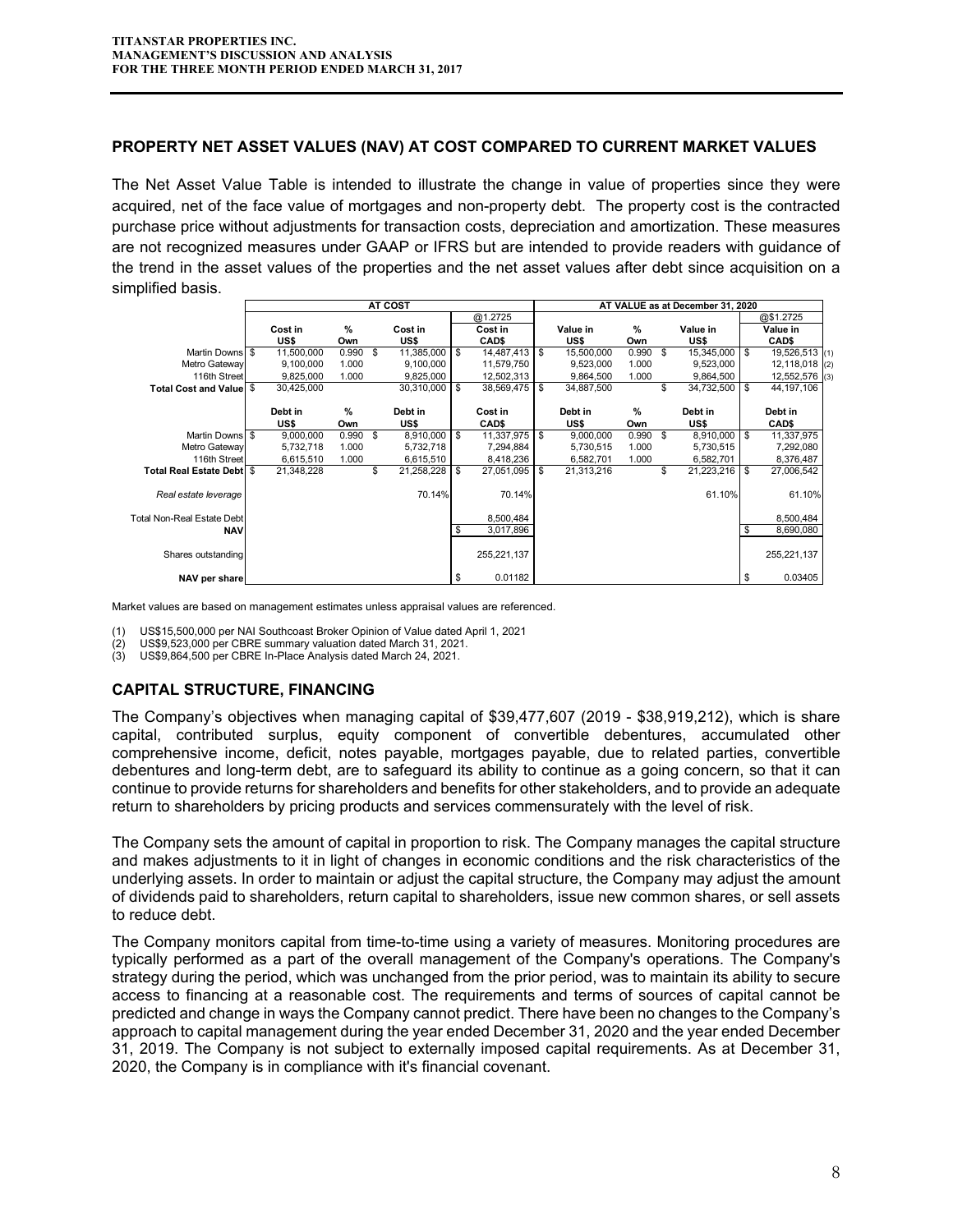## **SECTION III**

#### **SELECTED FINANCIAL INFORMATION**

A summary of selected financial information for the year ended December 31, 2020 and December 31, 2019 is as follows:

|                                                | Year ended        | Year ended        |
|------------------------------------------------|-------------------|-------------------|
|                                                | December 31, 2020 | December 31, 2019 |
| Rental income and recoveries                   | 4.555.020<br>\$.  | 4,691,412         |
| Net income (loss)                              | (1, 235, 153)     | (2,325,678)       |
| Comprehensive income (loss)                    | (1,336,410)       | (1,854,076)       |
| Net income (loss) per share, basic and diluted | 0.00              | (0.01)            |
| Total assets                                   | 40,470,853        | 40,353,602        |
| Working capital deficiency                     | (25,068,326)      | (17,695,239)      |

The Company experienced a lower net loss in December 31, 2020 than in the comparable period in December 31, 2019 due to higher legal fees incurred in 2019, a write- off of old liabilities to miscellaneous income in 2020 and lower depreciation expense in 2020 as assets get fully amortized. The decrease in comprehensive loss and decrease in total assets is mostly due to the strengthening of the Canadian dollars (2020 – 1.2725 vs 2019 – 1.299). The increase in working capital deficiency is due to mortgages payable, convertible debts, due to related parties and notes payable maturing within the next twelve months.

#### **RESULTS OF OPERATIONS**

#### **Summary**

A summary of selected financial information for the year ended December 31, 2020 and December 31, 2019 is as follows:

|                                                | Year ended<br>December 31, 2020 | Year ended<br>December 31, 2019 |
|------------------------------------------------|---------------------------------|---------------------------------|
| Revenue:                                       |                                 |                                 |
| Rental income and recoveries (1)               | \$<br>4,555,020                 | \$<br>4,691,412                 |
| Property operating expenses:                   |                                 |                                 |
| Operating and leasing expenses (1)             | (1,459,683)                     | (1,537,378)                     |
| Earnings from property operations              | 3,095,337                       | 3,154,034                       |
|                                                |                                 |                                 |
| Other revenues (expenses):                     |                                 |                                 |
| General and administrative <sup>(2)</sup>      | (547,415)                       | (747, 312)                      |
| Depreciation and amortization (1)              | (1,546,230)                     | (1,766,804)                     |
| Net finance costs                              | (2,553,790)                     | (2,591,296)                     |
| Gain on write-off of financial liabilities (3) | 337,236                         |                                 |
| Loss on settlement of dispute                  |                                 | (411, 626)                      |
| Foreign exchange gain (1)                      | (21, 107)                       | 37,326                          |
|                                                | (4,331,306)                     | (5,479,712)                     |
| Income (loss) for the year                     | (1,235,969)                     | (2,325,678)                     |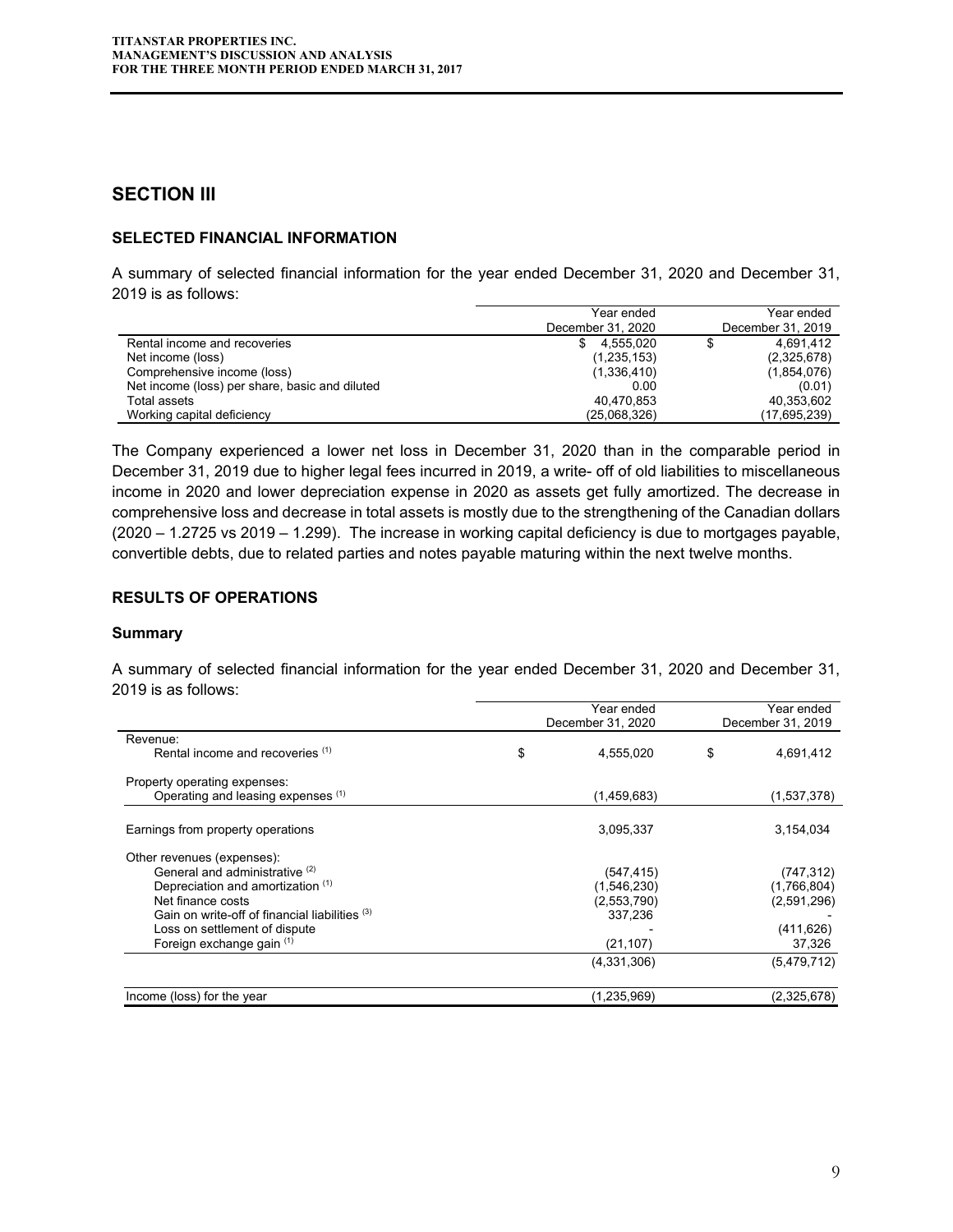- <sup>1.</sup> Lower rental income, lower operating and leasing expenses, lower depreciation and foreign exchange loss in December 31, 2020 than in comparable period in December 31, 2019 due to the weakening of Canadian dollar in 2020.
- <sup>2.</sup> General and administrative expenses are higher in 2019 primary due to increased legal services.
- <sup>3.</sup> Write off of liabilities from 2014 and 2015.

#### **TOTAL ASSETS**

Total assets as at December 31, 2020 included \$36,314,480 of investment properties, \$1,097,854 of mortgage reserve funds, \$2,136,740 of cash, \$815,873 of accounts receivable and \$105,906 of prepaid expenses and deposits.

#### **LIQUIDITY, WORKING CAPITAL**

As at December 31, 2020, the Company had a working capital deficiency of \$25,068,326 (December 31, 2019 – working capital deficiency of \$17,695,239).

The net increase in working capital deficiency from December 31, 2019 to December 31, 2020 is a result of the following debts maturity within the next twelve months: mortgages payable, convertible debentures, and notes payable.

#### **SELECTED QUARTERLY INFORMATION - MOST RECENT EIGHT QUARTERS**

A summary of selected quarterly financial information for the most recent eight quarters is as follows:

|                                                   | 2020      |      |           |  |                |  | 2019       |  |           |    |             |  |            |            |
|---------------------------------------------------|-----------|------|-----------|--|----------------|--|------------|--|-----------|----|-------------|--|------------|------------|
|                                                   | Q4        |      | Q3        |  | Q <sub>2</sub> |  | Q1         |  | Q4        | Q3 |             |  | Q2         | u.         |
| Net income (loss)                                 | (550,494) |      | (426.164) |  | (200, 256)     |  | (59,055)   |  | 2,182     |    | (963, 837)  |  | (601, 558) | (762, 465) |
| Comprehensive income<br>$(\text{loss})$           | (115.988) |      | (234.440) |  | 169.106        |  | (923, 390) |  | (20, 800) |    | (1.038.297) |  | (374, 651) | (420, 329) |
| Net income (loss) per<br>share, basic and diluted |           | 0.00 | 0.00      |  | 0.00           |  | 0.00       |  | 0.00      |    | 0.00        |  | 0.00       | 0.00       |

In the first quarter ended March 31, 2020, the Company experienced a lower net loss than in the comparable period in March 31, 2019 due to the write-off of liabilities from 2014 and 2015; and a higher comprehensive loss than in the comparable period due to the weakening of the Canadian dollars in 2020.

In the second quarter ended June 30, 2020, the Company experienced a lower net loss than in the comparable period in June 30, 2019 due to increased legal services in 2019, lower depreciation expense in 2020 due to some assets fully amortized in 2020 and lower operating and leasing expenses.

In the third quarter ended September 30, 2020, the Company experienced a lower net loss and comprehensive loss than in the comparable period in September 30, 2019 due to the loss on settlement of dispute in 2019 and the strengthening of Canadian dollars in 2020.

The results for the year ended December 31, 2020 are previously described under Results of Operations.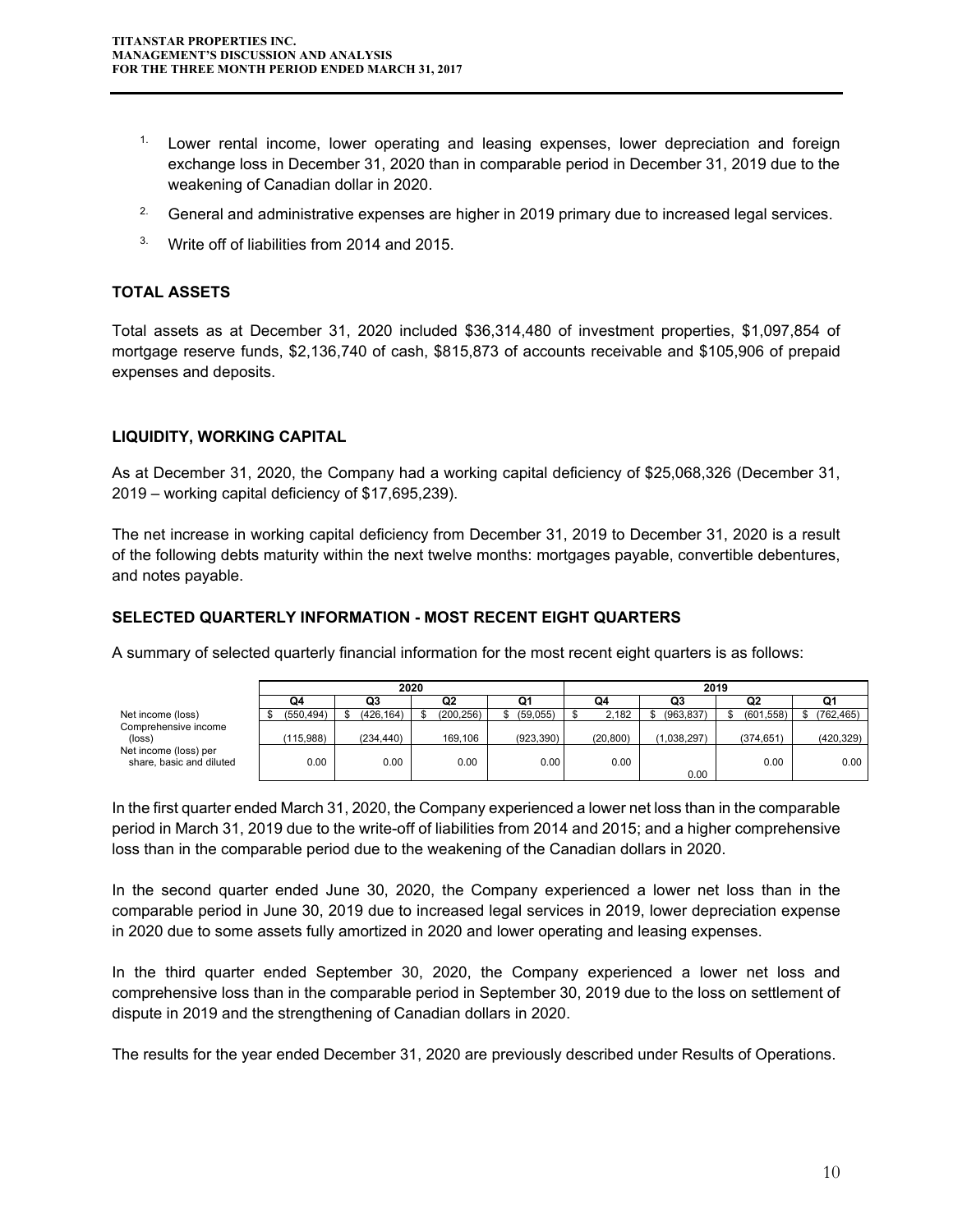## **SECTION IV**

#### **CRITICAL ACCOUNTING ESTIMATES**

The preparation of the financial statements in conformity with IFRS requires management to make judgments, estimates and assumptions that effect the reported amounts in the financial statements. Management bases its judgments, estimates and assumptions on factors it believes to be reasonable in the circumstances, but which may be inherently uncertain and unpredictable. The uncertainty of these judgments, assumptions and estimates could results in actual results that differ from the estimates and outcomes that require a material adjustment to the carrying amount of assets and liabilities in the future.

#### (a) Judgements:

The following are critical accounting judgments that have been made in applying the Company's accounting policies:

#### (i) Investment properties:

The Company's accounting policy relating to investment properties is described in note 3(d) of the Financial Statements. In applying this policy, judgment is applied to determine the significant components of each property, including the useful lives over which the componentized assets are to be amortized.

#### (ii) Going concern:

The assessment of the Company's ability to continue on a going concern basis, to obtain sufficient funds to cover ongoing operating expenses and to meet its obligations for the coming year involves a large part of judgment based on past experience and other factors, including expectations of future events that are considered reasonable in the circumstances.

#### (b) Estimates:

The significant areas of estimation include the following:

(i) Fair value of the investment properties:

The fair value of investment properties disclosed in note 5 of the Financial Statements is determined by management.

The determination of the fair value of investment property requires the use of estimates such as future cash flows from assets (i.e., tenant profiles, future revenue streams and overall repair and condition of the property), discount rates applicable to those assets' cash flows and capitalization rates. These estimates are based on market conditions existing at the reporting date.

(ii) Convertible debentures:

For convertible debentures containing an equity component, the Company assesses the value of the debt component which is calculated at the estimated fair value of the future interest and principal payments due under the terms of the convertible debentures, using an estimated discount rate based on Management's estimated cost of capital.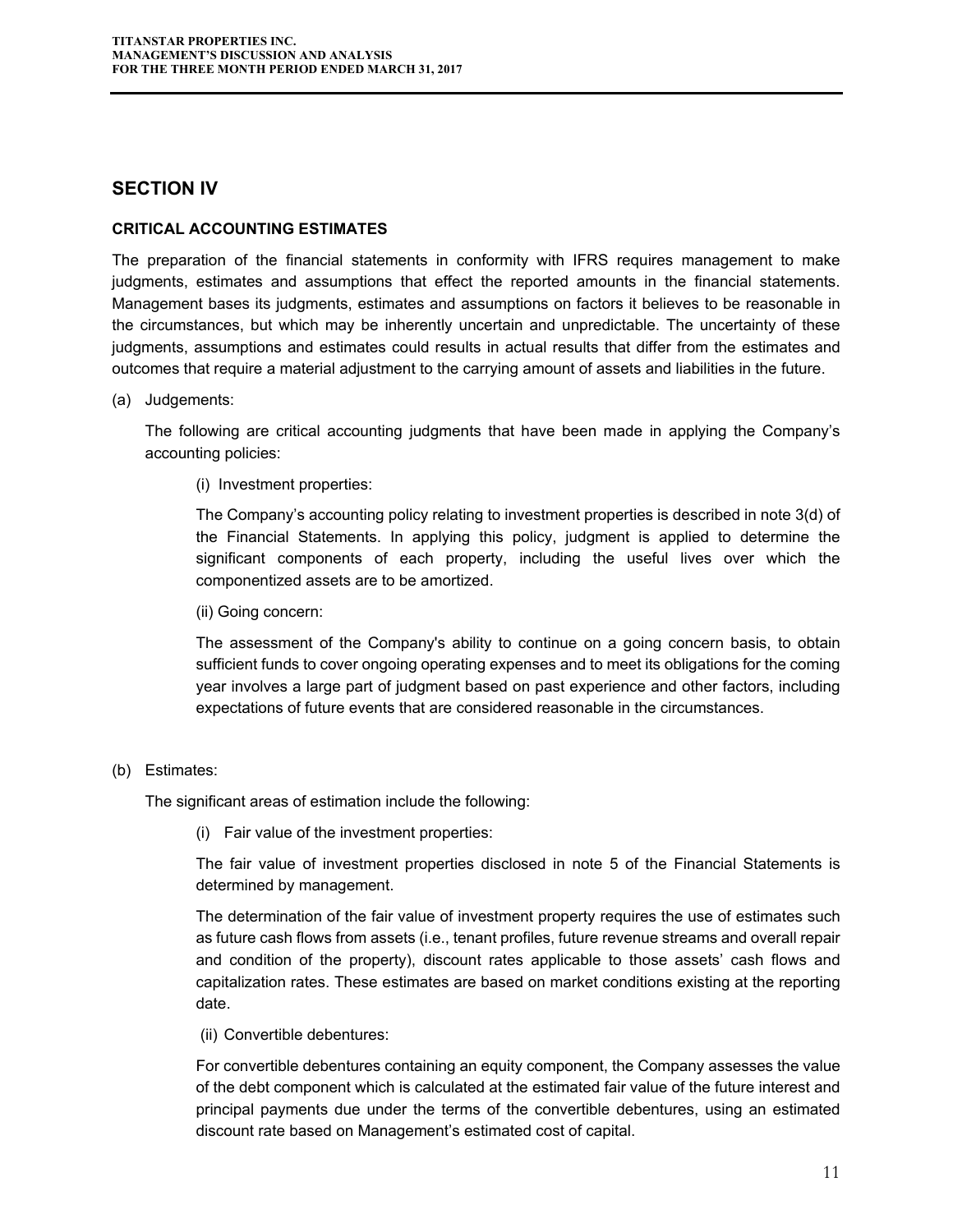For convertible debentures which do not contain an equity component, the Company is required to estimate the fair value of the embedded derivative liability which is calculated based on using a model which considers inputs requiring significant judgement.

#### **NEW ACCOUNTING POLICIES ADOPTED IN THE CURRENT PERIOD**

No new accounting policies were adopted in 2020.

#### **RISKS AND UNCERTAINTIES**

#### **General Business Risks**

The Company will be subject to general business risks and to risks inherent in the commercial real estate industry, including the ownership of real property. These risks include general economic and market factors, health crisis factors, tenant credit risk, local real estate conditions, competition, changes in government regulation, interest rates, the availability of equity and debt financing, environmental and tax related matters, availability of specialized trades people and reliance on key personnel. Any one of, or a combination of, these factors may adversely affect the financial position of the Company.

#### **Real Property Ownership**

All real property investments are subject to elements of risk. Such investments are affected by general economic conditions, local real estate markets, the attractiveness of the properties to residents, supply and demand for space, and competition from other available space and various other factors.

The performance of the economy in the area in which Martin Downs Town Center, Metro Gateway Shopping Center, and 116<sup>th</sup> Street Center (collectively called the "Properties") are located affects occupancy, market rental rates and expenses. These factors consequently can have an impact on the future share of income/(loss) attributable to the Company from the Properties.

Other factors may further adversely affect the future value of the Properties. These factors include local conditions in the areas in which the Properties are located, such as an oversupply of commercial real estate properties or a reduction in the demand for commercial real estate properties, the attractiveness of the Properties to tenants, competition from other properties and the Company's ability to provide adequate facilities, maintenance, services and amenities. Operating costs, including real estate taxes, insurance and maintenance costs, and mortgage payments, if any, do not, in general, decline when circumstances cause a reduction in income from a property. The Company could sustain a loss as a result of foreclosure on the Properties if they are mortgaged to secure payment of indebtedness and the Company or its wholly-owned subsidiaries, as applicable, were unable to meet their mortgage payments. In addition, applicable laws, including tax laws, interest rate levels and the availability of financing also affect revenues from properties and real estate values generally.

#### **Asset and Development Strategy**

It is intended that the Company's business strategy will involve expansion through acquisitions that are in addition to the Properties. These activities require the Company to identify acquisition candidates or investment opportunities that meet its criteria and are compatible with its growth strategy. The Company may not be successful in identifying commercial real estate properties that meet its acquisition criteria or in completing acquisitions or investments on satisfactory terms. Failure to identify or complete acquisitions will slow the Company's growth. The Company could also face significant competition for acquisitions opportunities. Some of the Company's competitors have greater financial resources than the Company and,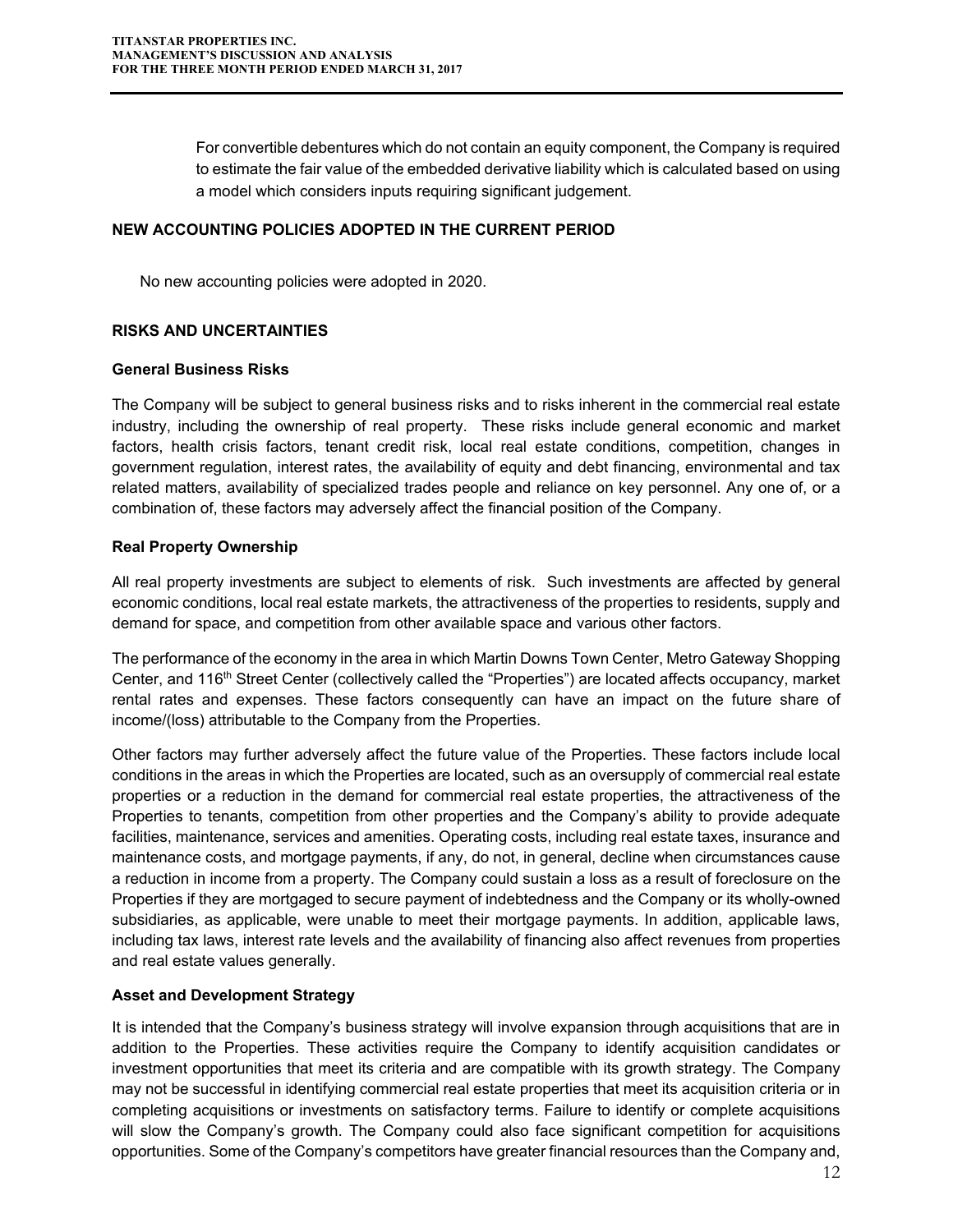accordingly, have a greater ability to borrow funds to acquire and develop properties. These competitors may also be willing and/or able to accept more risk than the Company can prudently manage, including risks with respect to the geographic concentration of investments and the payment of higher prices. This competition for investments may reduce the number of suitable investment opportunities available to the Company and may increase acquisition costs in certain areas where the Company's facilities are located or in areas targeted for growth and, as a result, may adversely affect the Company's operating results.

Even if the Company were successful in identifying suitable acquisitions projects, newly acquired properties may fail to perform as expected and management of the Company may underestimate the costs associated with the integration of the acquired properties. In addition, any expansions the Company undertakes in the future are subject to a number of risks, including, but not limited to, construction delays or cost overruns that may increase project costs, financing risks, the failure to meet anticipated occupancy or rent levels, failure to receive required zoning, land use and other governmental permits and authorizations and changes in applicable zoning and land use laws. If any of these problems occur, expansion costs for a project will increase, and there may be significant costs incurred for projects that are not completed. In deciding whether to acquire or expand a particular property, the Company will make certain assumptions regarding the expected future performance of that property.

It is intended that the Company will invest in new developments which carry a certain risk that projected financial returns may not be achieved and that cost overruns, or start-up losses may require further equity injections. The Company manages this risk through detailed evaluation of each development separately and ensuring certain criteria have been met, including an extensive supply and demand analysis and establishing capital participants.

#### **Joint Venture and Associate Investments**

The Company no longer has any interests in joint venture and associate investments as at December 31, 2020. The Company may however enter into arrangements with respect to other properties in the future. In any such arrangement, the Company may not be in a position to exercise sole decision-making authority regarding the properties owned through these arrangements. Investments may, under certain circumstances, involve risks not present when a third party is not involved, including the possibility that 2investment partners might become bankrupt or fail to fund their share of required capital contributions. Investment partners may have business interests or goals that are inconsistent with the Company's business interests or goals and may be in a position to take actions contrary to the Company's policies or objectives. Such investments also have the potential risk of impasse on strategic decisions, such as a sale, because neither the Company nor the investment partner would have full control over the arrangement. Any disputes that may arise between the Company and its investment partners could result in litigation or arbitration that could increase the Company's expenses and distract its officers and/or directors from focusing their time and effort on the Company's business. In addition, the Company might in certain circumstances be liable for the actions of its investment partners.

#### **Investment Concentration**

The Company will be susceptible to adverse markets in Palm City, Florida, Phoenix, Arizona, and Indianapolis, Indiana, the markets in which it is operating, such as changing demographics and other factors. Presently, the Company's depreciated book value interests in Martin Downs Town Center in Palm City, Florida account for 41% of the Company's real property assets, the Company's interest in Metro Gateway in Phoenix, Arizona account for 28% of the Company's real property assets and the Company's interest in 116<sup>th</sup> Street in Indianapolis, Indiana accounts for 31% of the Company's real property assets. As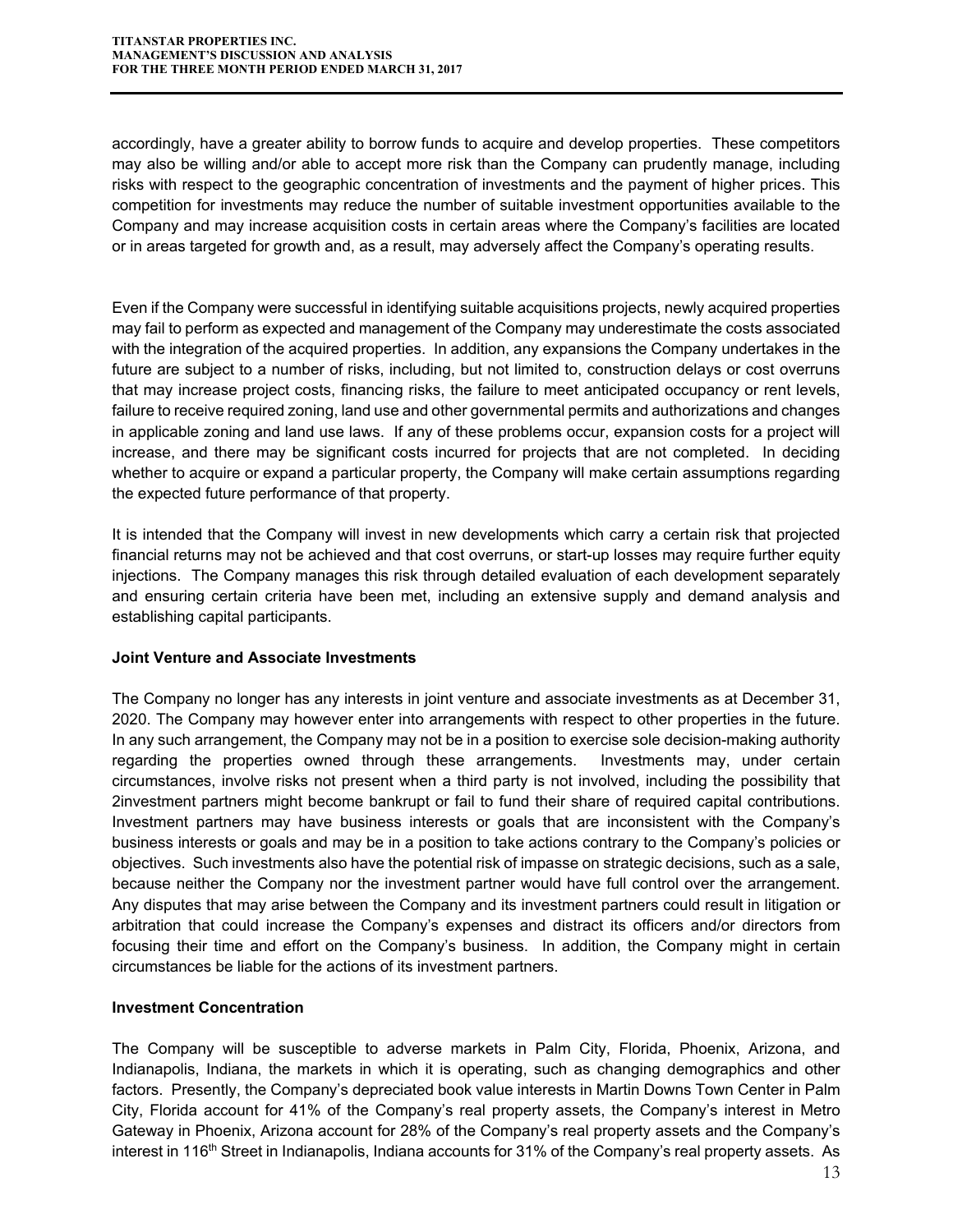a result of this concentration of assets, the Company will be particularly susceptible to adverse market conditions in these regions. Any adverse economic or real estate markets in the areas in which the Properties are located, or in the future in any of the other markets in which the Company operates, or any decrease in demand for commercial real estate resulting from the local economy or demographics could adversely affect the rental revenues . This effect could impair the ability of the assets to service their debt obligations and generate stable positive cash flow from operations to generate a return for the Company.

## **Illiquidity**

Real property investments tend to be relatively illiquid, with the degree of liquidity generally fluctuating in relation to demand for and the perceived desirability of such investments.

#### **Uninsured Losses**

Martin Downs Town Center, Metro Gateway Shopping Center and 116<sup>th</sup> Street Center will carry comprehensive general liability, fire, flood, extended coverage and rental loss insurance with policy specifications, limits and deductibles customarily carried for properties similar to the Properties. There are, however, certain types of risks, generally of a catastrophic nature, such as wars or environmental contamination, which are either uninsurable or not insurable on an economically viable basis. Should an uninsured or under-insured loss occur, the Company could lose its investment in, and anticipated profits and cash flows from the Properties.

#### **Environmental Risk**

As an indirect owner of real property in the United States, the Company is subject to various federal, state and municipal laws relating to environmental matters. Such laws provide that the Company could be liable for the costs of removal of certain hazardous substances and repair of certain hazardous locations. The failure to remove or remediate such substances or locations, if any, could adversely affect the Company's ability to sell such real estate or to borrow using such real estate as collateral and could potentially also result in claims against the Company.

Management is not aware of any material non-compliance with environmental laws with respect to the Properties. The Company is also not aware of any pending or threatened investigations or actions by environmental regulatory authorities in connection with the Properties. However, the Company cannot guarantee that any material environmental conditions do not or will not otherwise exist with respect to the Properties.

#### **Public Market Risk**

It is not possible to predict the price at which the Shares will trade and there can be no assurance that an active trading market for the Shares will be sustained. The Shares will not necessarily trade at values determined solely by reference to the value of the underlying business of the Company or its assets. Accordingly, the Shares may trade at a premium or a discount to the value implied by the value of the Company's assets. The market price for the Shares may be affected by changes in general market conditions, fluctuations in the markets for equity securities and numerous other factors beyond the control of the Company.

#### **Debt Financing**

The Company and its owned subsidiaries have incurred and may incur indebtedness in the future in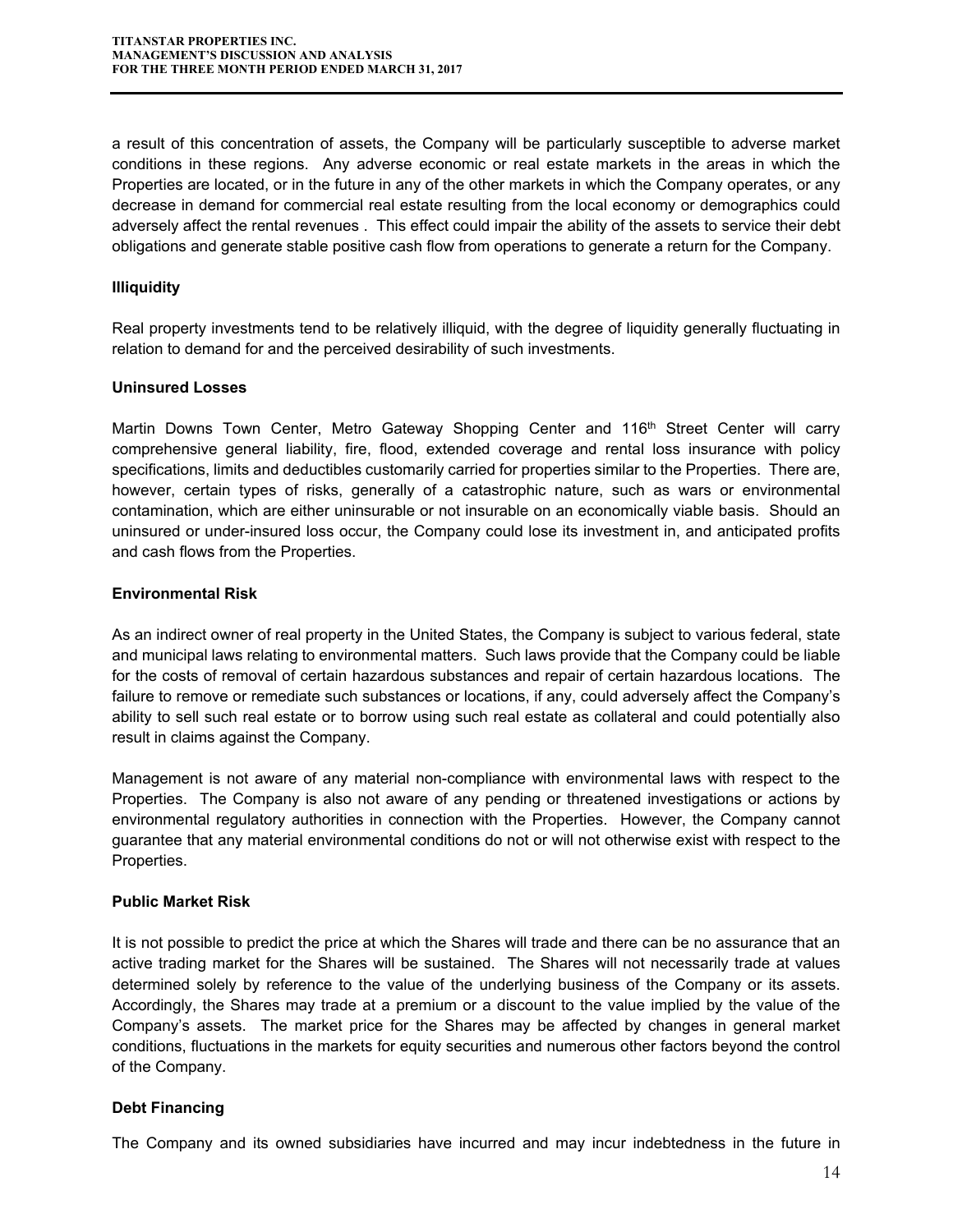connection with the acquisition or expansion of facilities and its business. The wholly owned subsidiaries may incur unsecured debt or mortgage debt by obtaining loans secured by some or all of their real estate properties or assets. The Company's wholly owned subsidiaries' debt may harm the Company's business and operating results by:

- requiring the wholly owned subsidiaries to use a substantial portion of their cash flow from operations to pay principal and interest, which will reduce the amount of cash available for generating a return to the Company, and thus, other purposes;
- limiting the Company's ability to borrow more money for operating or capital needs or to finance acquisitions in the future; and
- making the Company more vulnerable to economic and industry downturns and reducing its flexibility in responding to changing business and economic conditions.

In addition to the risks discussed above and those normally associated with debt financing, including the risk that the Company's and its wholly owned subsidiaries' cash flow will be insufficient to meet required payments of principal and interest, the Company will also be subject to the risk that the wholly owned subsidiaries will not be able to refinance potential future indebtedness on their properties and that the terms of any refinancing they could obtain would not be as favourable as the terms of their existing indebtedness. In addition, the financing arrangements of the Company may contain covenants that will restrict its ability to operate its business in certain ways. If the Company fails to comply with the restrictions in its financing arrangements, its lenders may be able to accelerate related debt as well as any other debt to which a crossdefault or cross-acceleration provision applies. A default could also allow creditors to foreclose, sell or realize on the property securing such debt or exercise other remedies against the Company. Credit facilities also typically require repayment of funds or cash flow sweeps when certain coverage ratios are not met. In connection with its financing arrangements, the Company expects that it will grant security interests over substantially all of its assets. If the Company is not able to meet its debt service obligations, it risks the loss of some or all of its assets to foreclosure or sale.

## **Interest Fluctuations and Financing Risk**

The Company may finance future acquisitions in part with debt borrowings, which could bear interest at fixed or variable rates. The interest expense on any variable rate indebtedness of the Company will increase when interest rates increase. Interest rates are currently low relative to historical levels and may increase significantly in the future. A significant increase in interest expense could adversely affect the Company's results of operations.

## **Failure to Obtain Additional Financing**

The Company may require additional financing in order to grow and expand its operations. It is possible that such financing will not be available or, if it is available, will not be available on favorable terms. Future financing may take many forms, including debt or equity financing, which could alter the debt-to-equity ratio of the Company or which could be dilutive to Shareholders.

## **Dilution**

The number of Shares that the Company is authorized to issue is unlimited. The directors of the Company will have the discretion to issue additional Shares in order to raise additional capital or in connection with future acquisitions, which may have a dilutive effect on Shareholders.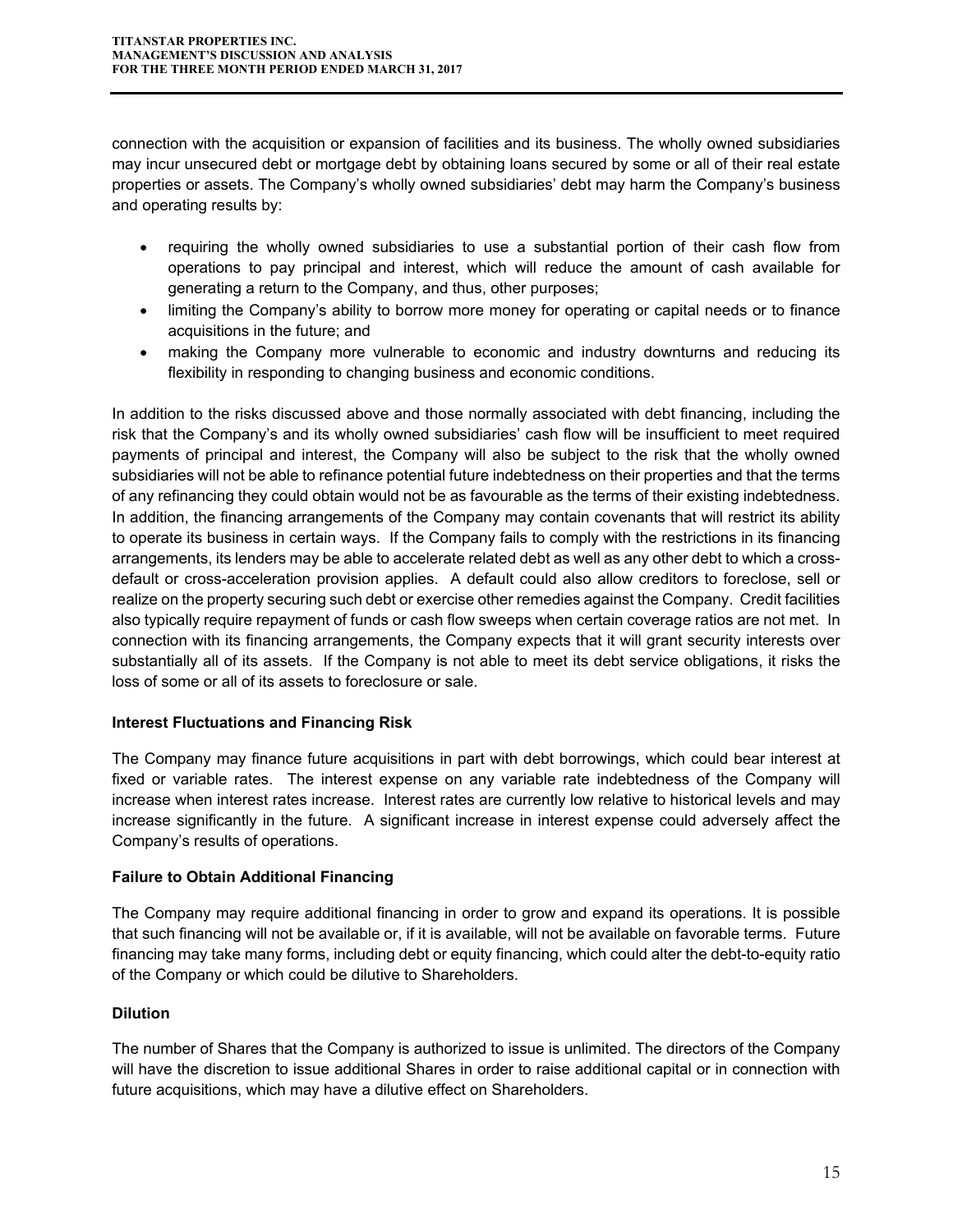#### **Potential Volatility of Share Price**

It is not possible to predict the price at which the Shares will trade and there can be no assurance that an active trading market for the Shares will be sustained. The market price of the Shares may be volatile and could be subject to wide fluctuations due to a number of factors, including but not limited to: (i) actual or anticipated fluctuations in the Company's results of operations; (ii) changes in estimates of the Company's future results of operations by management or securities analysts; and (iii) general industry changes. In addition, the financial markets have in the past experienced significant price and value fluctuations that have particularly affected the market prices of equity securities of many venture and real estate issuers and that sometimes have been unrelated to the operating performance of these companies. Broad market fluctuations, as well as economic conditions generally and in the real estate industry specifically, may adversely affect the market price of the Shares.

#### **Limited Prior Public Market**

The Shares have a limited record of trading publicly on the Exchange. The Company cannot predict at what price the Shares will trade and there can be no assurance that an active trading market will be maintained. A publicly traded real estate company will not necessarily trade at values determined solely by reference to the underlying value of its real estate assets. Accordingly, the Shares may trade at a premium or a discount to values implied by valuations.

#### **Proposed Acquisitions**

There can be no assurance that the Company will complete further acquisitions of real property interests. Acquisitions of properties by the Company are subject to normal commercial risks and satisfaction of closing conditions that may include, among other things, lender approval, receipt of estoppel certificates and obtaining title insurance. Such acquisitions may not be completed or, if completed, may not be on the terms that are exactly the same as initially negotiated. In the event that the Company does not complete an acquisition, it may have an adverse effect on the operations and results of the Company in the future. There can also be no assurance that the Company will be able to identify and acquire additional real property interests on competitive terms or at all.

#### **Potential Conflicts of Interest**

Situations may arise where the interests of directors and officers may conflict with the interests of the Company. Conflicts, if any, will be subject to the procedures and remedies provided by the *Canadian Business Corporations Act*.

#### **Foreign Currency**

The results of operations of the Company are reported in Canadian dollars. The Company's operations are anticipated to be conducted almost exclusively in the United States. Any fluctuations in the value of the US dollar relative to the Canadian dollar may result in variations in the share of income/(loss) from wholly owned subsidiaries and joint ventures and associates and the net income of the Company. The Company does not plan on undertaking any hedging in order to mitigate its foreign currency risks.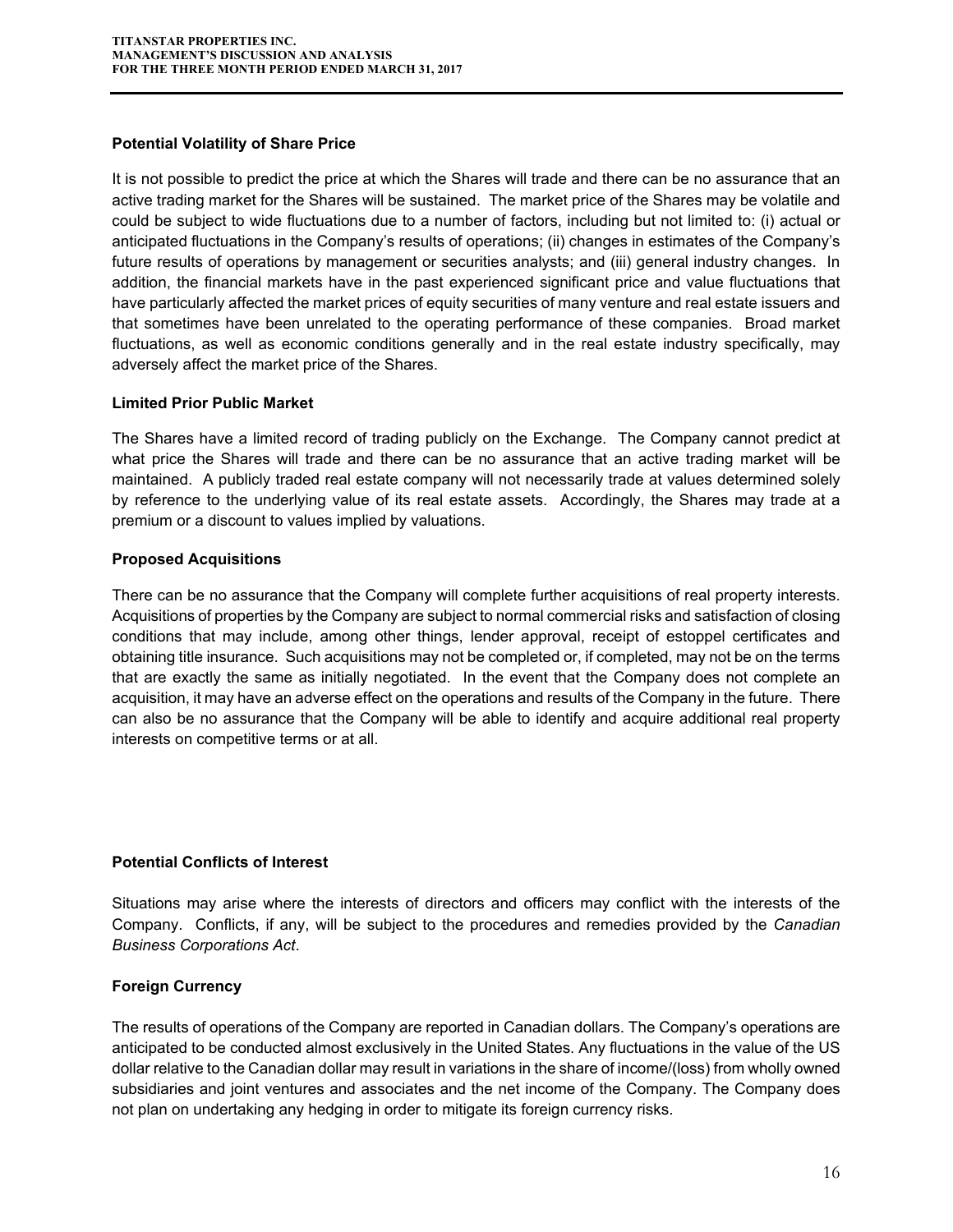As at December 31, 2020, the Canadian dollar equivalent of monetary assets and liabilities held by the Company that are denominated in U.S. dollars are as follows:

|                                           | 2020                                    | 2019                              |
|-------------------------------------------|-----------------------------------------|-----------------------------------|
| Cash<br>Notes payable<br>Accounts payable | 24.415<br>S<br>(1,272,500)<br>(56, 866) | 9.359<br>(1,299,000)<br>(60, 215) |

If the Canadian dollar had strengthened or weakened 5 percent against the U.S. dollar with all other variables held constant, the Company would have additional income or loss from foreign exchange included in net income and equity for the year ended December 31, 2020 of approximately \$65,222 (2019 – \$62,455).

## **Foreign Political Risk**

The Properties are located in the United States and, as such, a substantial portion of the Company's business will be exposed to various degrees of political, economic and other risks and uncertainties. The Company's operations and investments may be affected by local political and economic developments, including expropriation, nationalization, invalidation of governmental orders, permits or agreements pertaining to property rights, political unrest, labour disputes, limitations on repatriation of earnings, limitations on foreign ownership, inability to obtain or delays in obtaining necessary permits, opposition to property development from local, environmental or other non-governmental organizations, government participation, royalties, duties, rates of exchange, high rates of inflation, price controls, exchange controls, currency fluctuations, taxation and changes in laws, regulations or policies as well as by laws and policies of Canada affecting foreign trade, investment and taxation.

#### **Inability to Resell Shares**

There can be no assurance that an active and liquid market for the Shares will be developed and, if developed, will be maintained; and a holder of Shares may find it difficult to resell those Shares.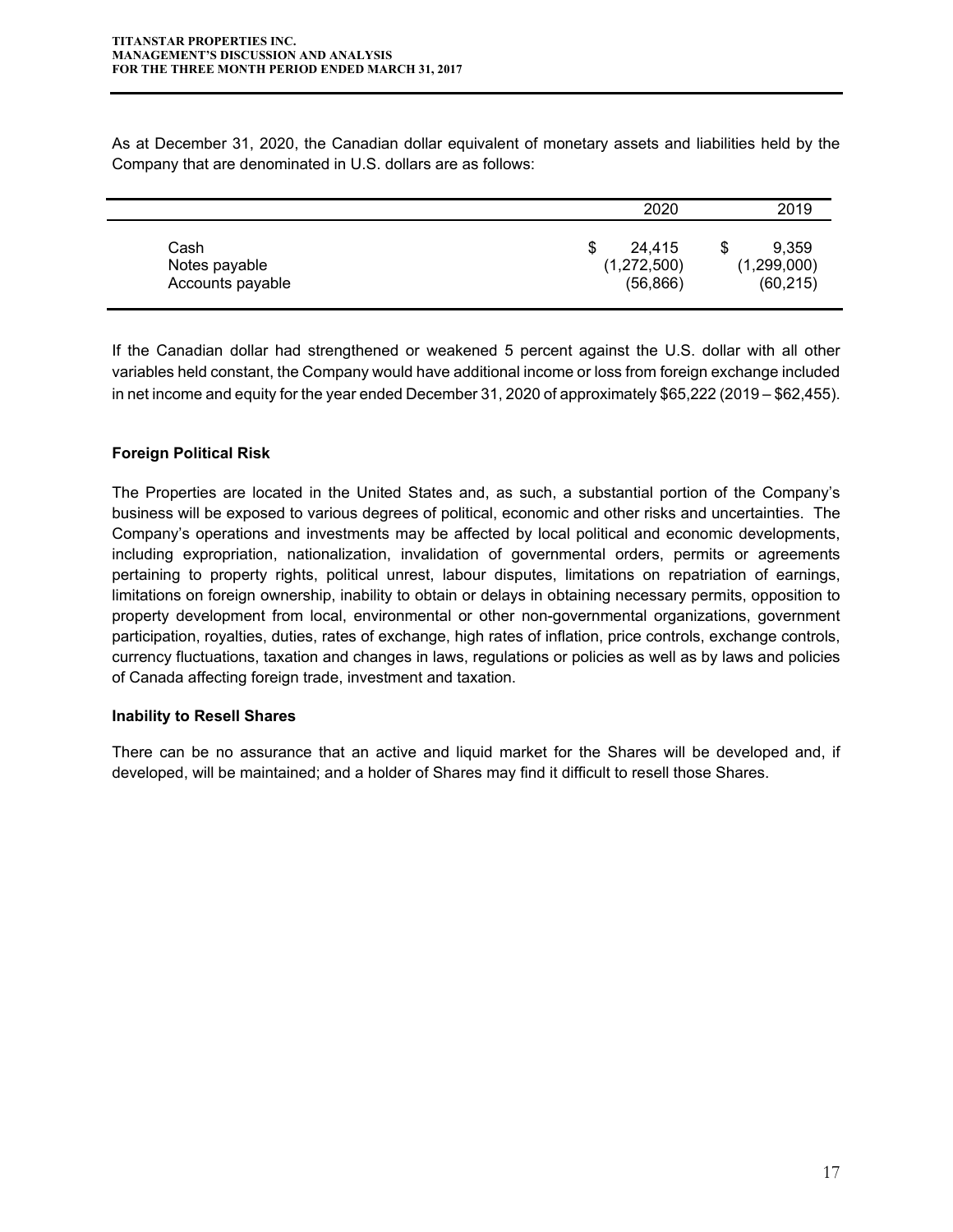#### **RELATED PARTY TRANSACTIONS**

All of the related party disclosure below is identical to that contained in the financial statements.

#### **Notes Payable**

|                      | 2020        | 2019        |
|----------------------|-------------|-------------|
| Martin Downs GP, LLC | \$1,272,500 | \$1,299,000 |

On August 31, 2018, concurring with the refinancing of the mortgage loan related to Martin Downs Town Center, the Company acquired an additional 9% interest in Martin Downs NSC, LLC from the Martin Downs GP, LLC, a private entity in which one of the officers is a partner for an amount of \$1,304,750 (\$1,000,000 USD).

Correspondingly, the US \$1,000,000 note payable to Martin Downs GP, LLC to finance the 9% ownership interest acquisition bears interest at a rate of 10%. The note matured August 30, 2019 and was ultimately extended to February 28, 2021. The Company may, from time to time, repay all or any part of the amount due subject to a prepayment fee equal to the outstanding debt service due through loan maturity.

#### **Other Related Party Balances and Transactions**

Other related party transactions and balances, not already disclosed include:

|                                                                                   |     | 2020                 |   | 2019               |
|-----------------------------------------------------------------------------------|-----|----------------------|---|--------------------|
| Due to Hoche Private Equity Investors SARL (b) (c)<br>Due to Inovalis USA LLC (d) |     | 564.463<br>2,121,522 | S | 151,960<br>135,313 |
|                                                                                   | \$. | 2,685,984            |   | 287.273            |

Included in accounts payable and accrued liabilities is \$12,540 of accrued interest charges (2019 - \$18,906) owing to private companies related through common directors.

#### (a) Key management personnel compensation

|                                                                           |   | 2020             |   | 2019             |
|---------------------------------------------------------------------------|---|------------------|---|------------------|
| CFO:<br>Consulting fees<br>Corporate Secretary:<br><b>Consulting fees</b> |   | 80,519<br>43,761 |   | 79,737<br>66,140 |
|                                                                           | S | 124,280          | S | 145,877          |

Key management personnel include the members of the Board of Directors and executive officers of the Company.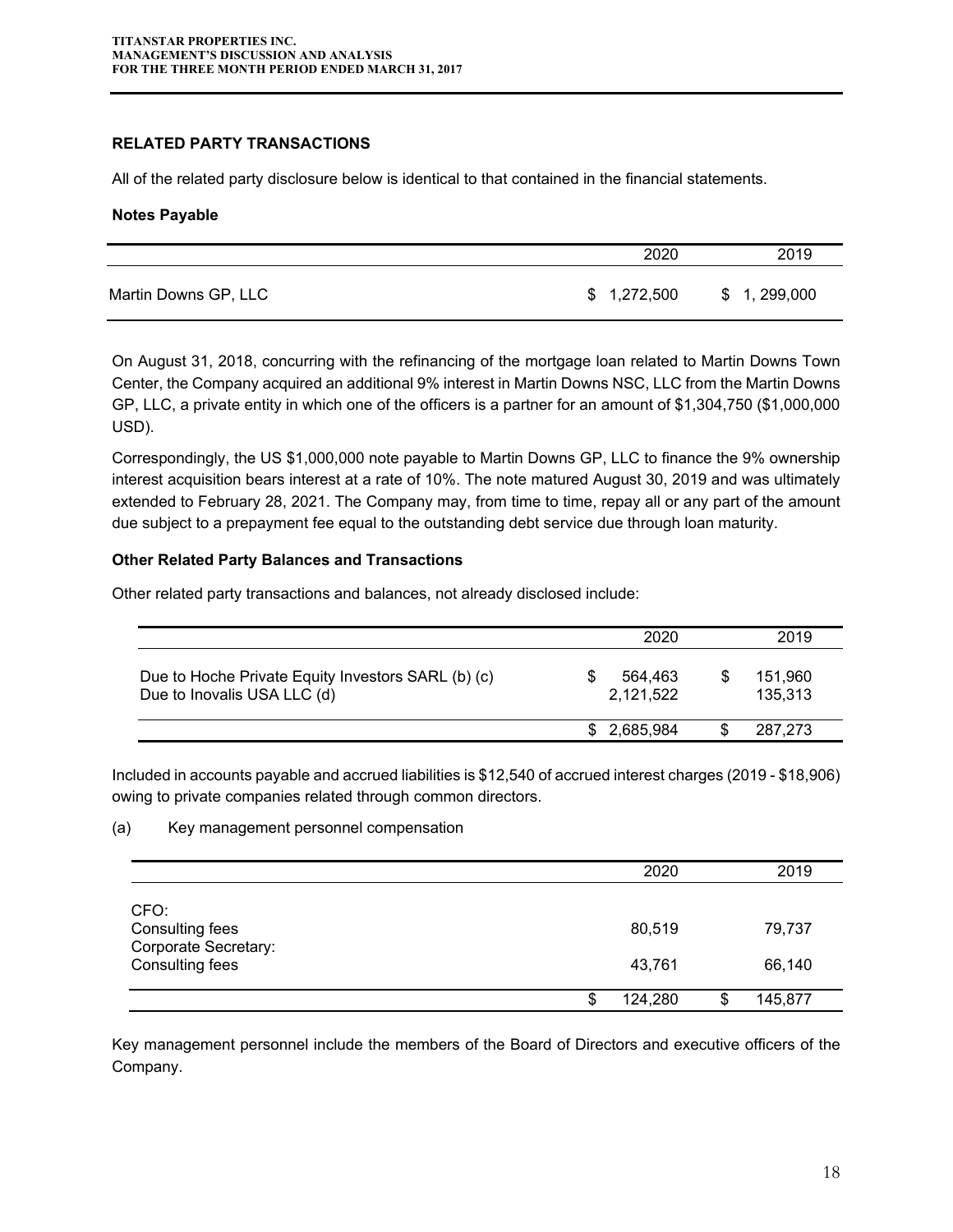(b) Loan facility:

On April 4, 2018, the Company obtained a loan facility for up to \$100,000. Under the terms of the loan facility, the Company may draw from time to time from April 4, 2018 to December 31, 2018, for the purpose of funding working capital requirements. Interest on any outstanding drawdowns will accrue at a fixed rate of 10% per annum, and is payable monthly. Outstanding indebtedness is payable on demand, subject to the terms and conditions of the loan facility, but will be subordinated by the Company's senior indebtedness to secured lenders. The loan facility is provided by a private company of which the Chief Executive Officer and Chairman of the Board of the Company is a principal. In consideration of providing the loan facility, the loan facility provider will receive \$3,000. The Company is currently pursuing negotiation for the extension of the maturity of the loan facility.

The Company drew \$100,000 in 2018 under this loan facility. The loan remains outstanding at December 31, 2020.

(c) Down payment:

On July 6, 2018, a private company of which the Chief Executive Officer and Chairman of the Board of the Company provided a \$52,336 (\$40,000USD) down payment for the refinance of the Martin Downs mortgage. The down payment will be repaid upon demand.

(d) Asset Management and Disposition Fees – Martin Downs:

On July 22, 2013, Martin Downs NSC, LLC entered into a management agreement with Inovalis USA LLC, pursuant to which Inovalis USA LLC provided management services to Martin Downs NSC, LLC, with respect to investment properties it holds. As payment for its service, Inovalis USA LLC was entitled, until October 31, 2018, to 1% of gross revenues collected, as asset management fees. Inovalis USA LLC was also entitled to a 1% disposition fee associated with the sale of its ownership interest in Martin Downs to the Company. On September 30, 2019, the Company formally terminated the management agreement with Inovalis USA LLC and the associated fees became due (management fee - \$84,700 (US\$63,975) and disposition fee – \$53,213 (US\$40,192).

Management of the Company does not receive any other fee than that described above. The Company's Chairman and CFO are entitled to receive incentive stock options under the Company's incentive stock option plan. The other directors of the Company also do not receive any cash fee and are entitled only to participate in the Company's incentive stock option plan. As such, the management and the directors of the Company will generally benefit only as shareholders and incentive stock option holders of the Company, benefitting only as other shareholders will benefit.

|                                                                                                                    | 2020                       | 2019                       |
|--------------------------------------------------------------------------------------------------------------------|----------------------------|----------------------------|
| Liability, beginning of year<br>Accretion<br>Debt modification                                                     | 4,428,983<br>\$<br>113,017 | 4,294,371<br>\$<br>134,612 |
| Liability, end of year                                                                                             | 4,542,000                  | 4,428,983                  |
| Transaction costs, beginning of year<br>Amortization of transaction costs<br>Debt modification - transaction costs | (53, 533)<br>53,533        | (124, 910)<br>71,377       |
| Transaction costs, end of year                                                                                     |                            | (53, 533)                  |
| Convertible debentures                                                                                             | 4,542,000                  | 4,375,450<br>S             |

#### **CONVERTIBLE DEBENTURES**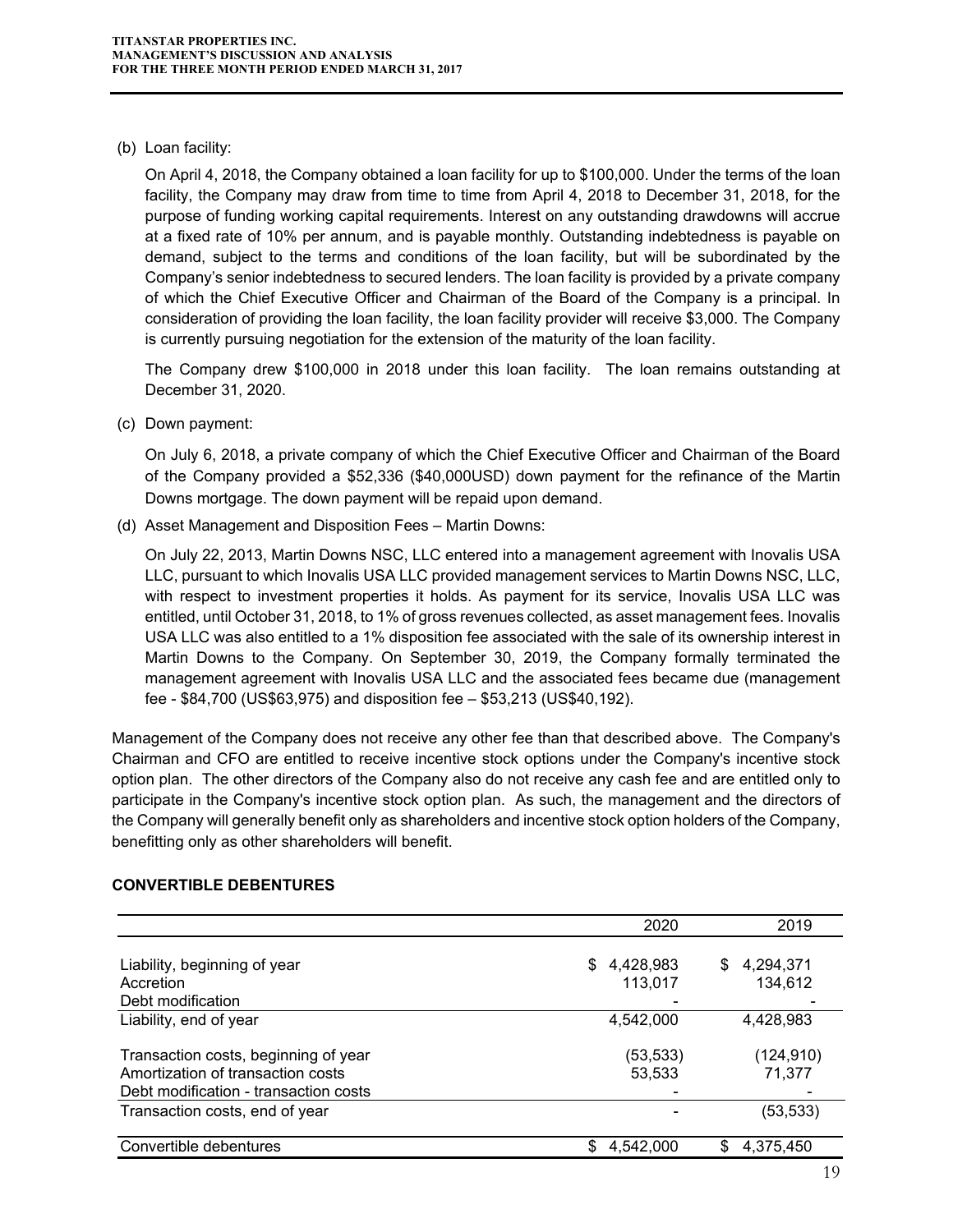The Company entered into a trust indenture on July 31, 2013 with BNY Trust Company of Canada under which the Company could issue convertible debentures to a maximum principal amount of \$11,500,000.

The convertible debentures are redeemable, unsecured, subordinated to senior indebtedness and were set to mature on September 30, 2018.

On September 28, 2018, the Debenture holders approved an Extraordinary Resolution authorizing (i) the maturity extension of the Debentures from September 30, 2018 to September 30, 2020; (ii) a reduction in the conversion price at which the Debenture may be converted into common shares of the Corporation from \$0.08125 to \$0.06 per common share; and (iii) an increase of the interest rate payable on the Debentures from 8.5% per annum to 9.5% per annum, which took effect as of October 1, 2018.

In June 2020, the Company began negotiations with the Debentureholders on a modification and extension. On September 30, 2020, the convertible debentures matured. As of year end 2020, the Company and the Debentureholders remained in negotiations.

For the year ended December 31, 2020, the Company incurred \$323,618 (2019 - \$431,490) of interest on the convertible debentures, which is included in finance costs.

As a condition of the convertible debentures, the Company is required to maintain a debt service coverage ratio. At the end of each fiscal quarter in 2020 and as of year-end 2019, the Company was in compliance with the covenant.

## **OUTSTANDING SHARE DATA**

As at December 31, 2020 and the date of this MD&A, the following is a description of the outstanding equity securities and convertible securities previously issued by the Company:

|                                                                                                                  | As at December 31,<br>2020             | As at the date of this<br>MD&A         |
|------------------------------------------------------------------------------------------------------------------|----------------------------------------|----------------------------------------|
| Voting or equity securities authorized                                                                           | Unlimited                              | Unlimited                              |
| Securities convertible or exercisable into voting or equity                                                      | Share options to                       | Share options to                       |
| securities - share options                                                                                       | acquire up to<br>5,104,422 outstanding | acquire up to<br>5,104,422 outstanding |
|                                                                                                                  | common shares                          | common shares                          |
| Voting or equity securities issued and outstanding                                                               | 255,221,137                            | 255,221,137                            |
|                                                                                                                  | common shares                          | common shares                          |
| Securities convertible or exercisable into voting or equity<br>securities - directors and officers share options | 360,000                                | 360,000                                |
| Total voting or equity securities issuable on conversion or                                                      |                                        |                                        |
| exchange of outstanding securities                                                                               | 360,000                                | 360,000                                |

## **ADDITIONAL DISCLOSURES FOR VENTURE ISSUERS WITH SIGNIFICANT EQUITY INVESTEES**

#### **CONTINGENCIES**

None reported.

#### **COVID-19**

Subsequent to year-end, an outbreak of a new strain of coronavirus (COVID-19) resulted in a major global health crisis which continues to have impacts on the global economy and the financial markets at the date of completion of the financial statements. These events have caused significant changes to